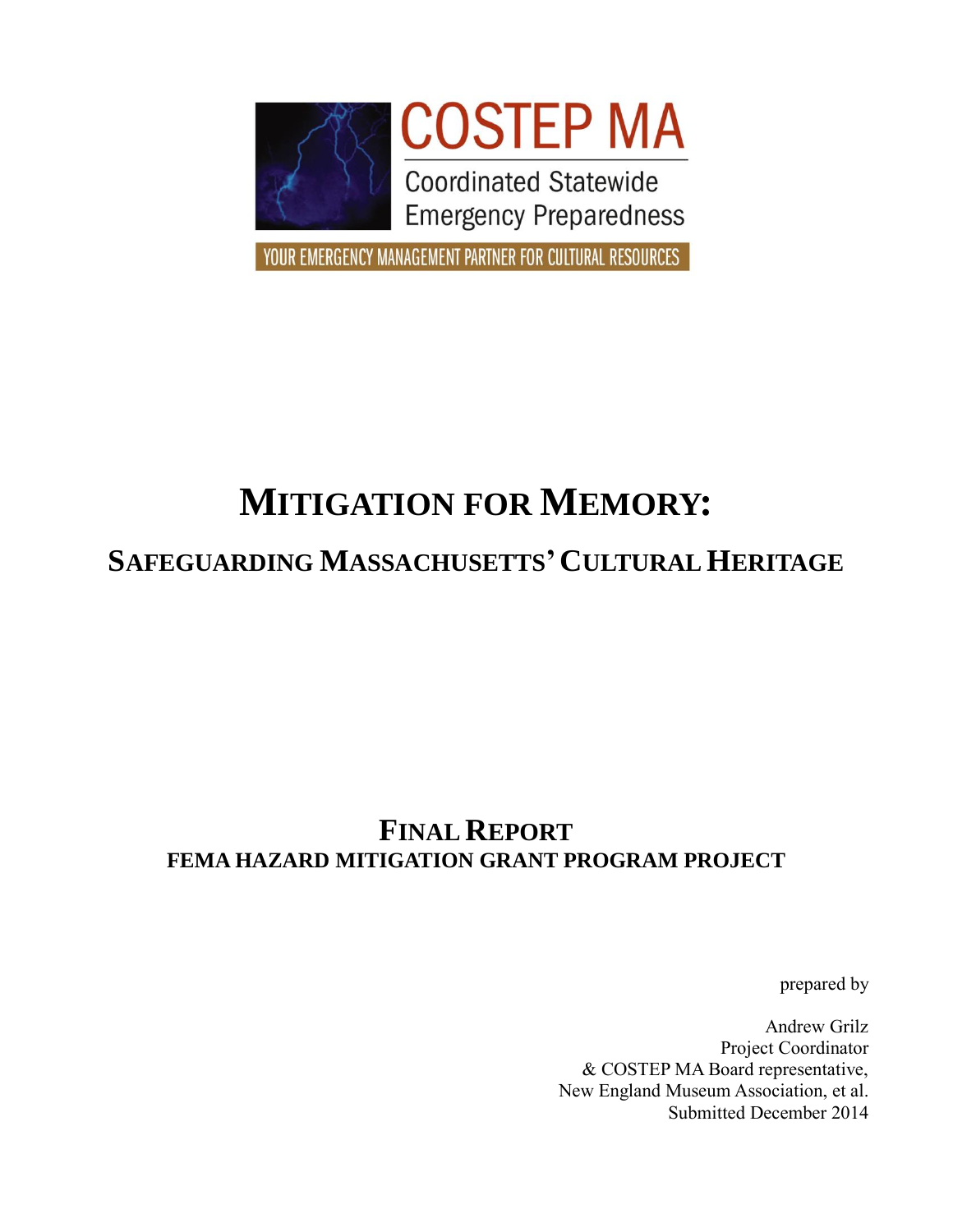### **Table of Contents**

| 2) |  |
|----|--|
| 3) |  |
| 4) |  |
|    |  |
|    |  |
|    |  |
| 8) |  |
|    |  |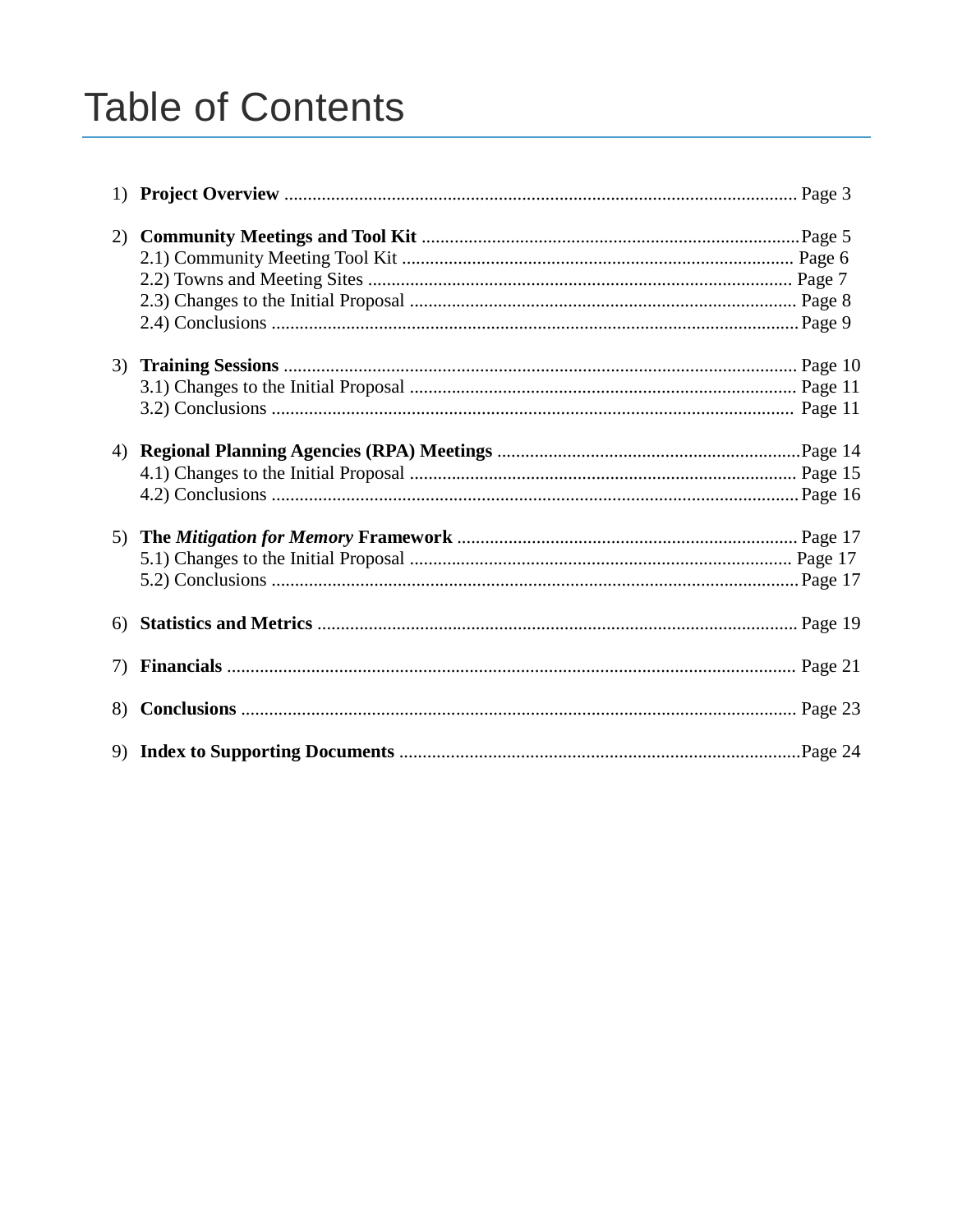# 1) Project Overview

The Northeast Document Conservation Center (NEDCC) was awarded a federal Institute of Museum and Library Services grant in 2007 to develop a framework for creating a statewide emergency preparedness program for cultural organizations. Within the time frame of that grant (and continuing after the grant term expired), the operational structure of COSTEP was determined, a model for engaging communities in emergency preparedness for cultural resources was developed, and pilot outreach activities were undertaken in the communities of Lexington, Lancaster, and Salem, Massachusetts.

COSTEP MA (Coordinated Statewide Emergency Preparedness in Massachusetts), as the pilot project, was created to build and foster a statewide emergency planning process that serves the cultural and emergency management communities and addresses disaster prevention, preparedness, response, recovery, and mitigation. The goal of COSTEP MA is to ensure that Massachusetts cultural resource organizations – such as museums, libraries, archives, historical societies, and municipal records offices – are prepared for and able to respond to any emergency or disaster. Cultural stewards at these organizations will work with each other and their local emergency managers to ensure the preservation of, and access to, their collections, thereby strengthening the resilience of their municipalities. In 2011, COSTEP MA was awarded funding through the FEMA Hazard Mitigation Grant Program for a project named "Mitigation for Memory: Safeguarding Massachusetts' Cultural Heritage."

The primary goals of the project were to:

- 1) Complete at least 14 community meetings, hosting no less than three meetings in each of the four MEMA regions across Massachusetts.
- 2) Complete at least 6 meetings with various regional planning agencies in Massachusetts, with at least one meeting in each of the four MEMA regions.
- 3) Host a series of four mitigation training sessions, one in each MEMA region.
- 4) Develop a meeting "tool kit" for the community meetings, comprising publications, promotional materials, and an informational video.
- 5) Develop a framework that provides other interested parties with the basic tools used and strategies learned in conducting the COSTEP MA *Mitigation for Memory* project across **Massachusetts**

Begun in 2008, COSTEP MA is a collaboration of more than 43 organizations, including the Massachusetts Board of Library Commissioners (MBLC), the New England Museum Association (NEMA), the Massachusetts Archives, the Massachusetts Historical Society, the National Park Service, the Massachusetts Emergency Management Agency (MEMA), the Northeast Document Conservation Center (NEDCC), and many others. (A complete list of participants can be found on the COSTEP MA website, [http://www.mass.gov/mblc/costepma/about-costep-ma/costep-ma-partners.html\)](http://www.mass.gov/mblc/costepma/about-costep-ma/costep-ma-partners.html).

With the receipt of HMGP funding, a more aggressive outreach program was enacted than was previously possible, which now included hosting training sessions and expanding the outreach meetings to regional planning agency offices, as well as hosting an additional 14 more community meetings, distributed across the Commonwealth. New tools were developed, including an introductory video, information brochures, and an emergency response wallet card. This card lists the basic steps any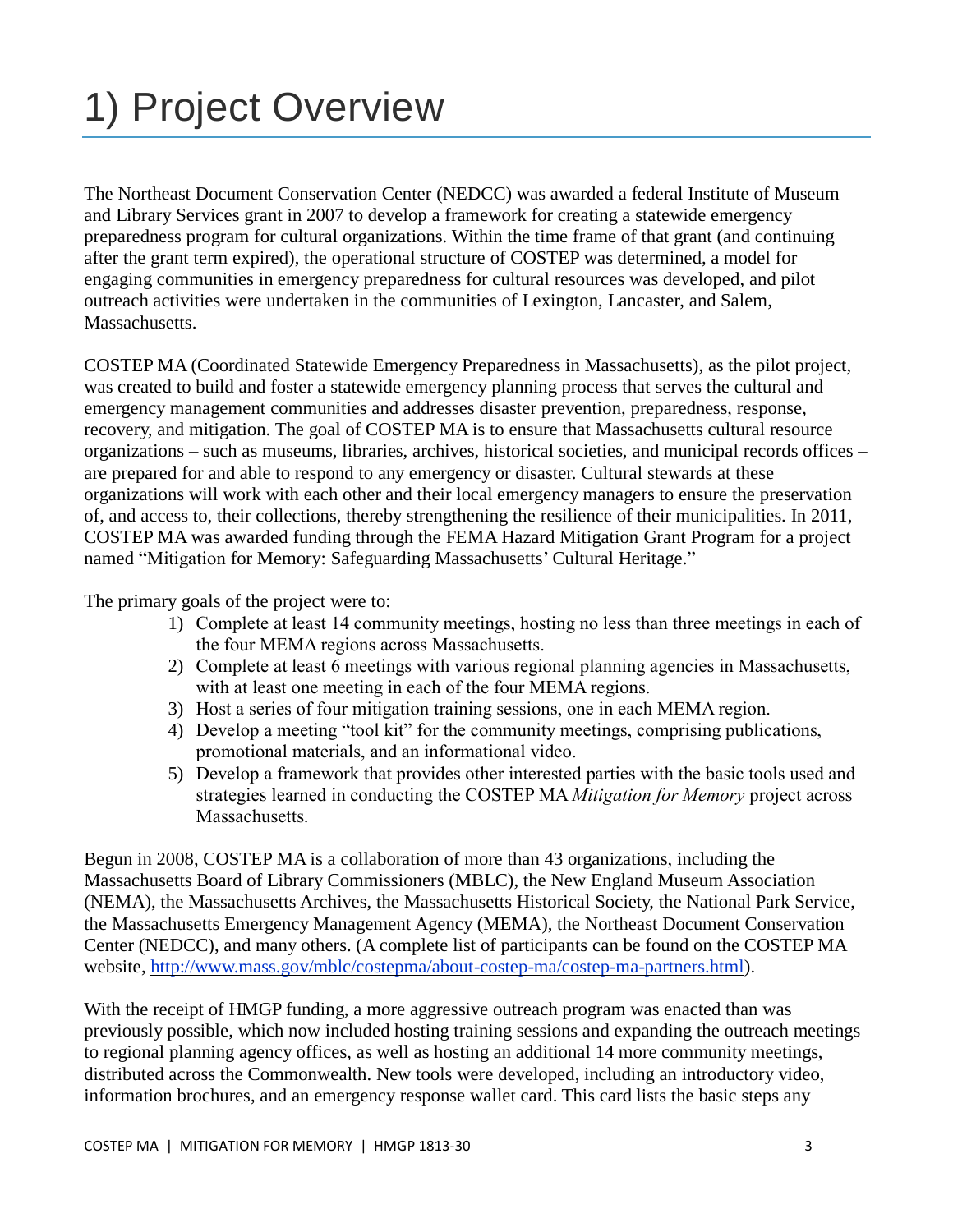institution should undertake in the face of a disaster and contact information for emergency managers and disaster recovery specialists if the incident exceeds the capacity of the institution or community to handle it on their own.

Response to this program has been overwhelmingly positive, with many cultural stewards remarking on the need for such assistance and emergency managers commenting on the lack of prior knowledge about the needs and priorities of the cultural community. With the development of these tools and an aggressive outreach program of organizational and informational meetings and mitigation training sessions, COSTEP MA has firmly established itself within both the emergency management and cultural communities in Massachusetts and is well positioned not just to sustain but to expand its reach to communities and towns not yet approached.

The HMGP grant also provided funding to develop a universal framework for this innovative approach to mitigation training, which can be translated into any regional, organizational, or community structure. The network of communication and collaboration established by the community meetings and the Regional Planning Agency (RPA) meetings has found traction, and representatives across the Commonwealth have stepped forward to sustain the COSTEP MA process and help it develop in new municipalities. First-contact meetings are planned for several more towns, and follow-up meetings are already planned for 2015 to establish the program firmly in other towns.

This report will detail the specifics of how each of the goals set forth was achieved, what modifications were made to the project over time, and summarize the evaluations and conclusions reached in the implementation of the program.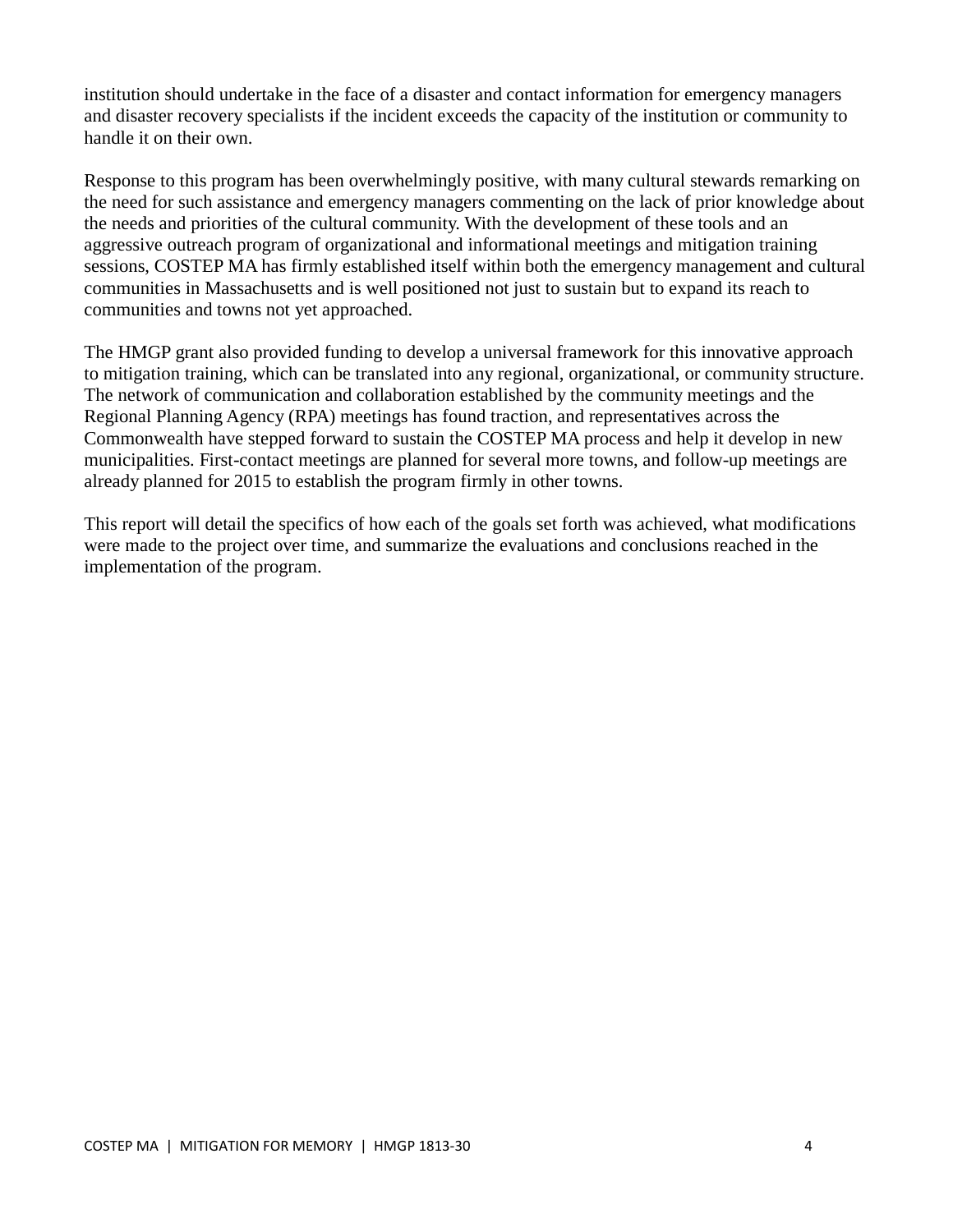# 2) Community Meetings and Tool Kit

The backbone of this project's outreach efforts has been the community meeting. Piloted in Lexington, Lancaster, and Salem before the HMGP grant was awarded, the model to be followed was already established. In each town or city approached, a list of key players to be invited to the initial meeting was drawn up. Some of these participants were considered critical to the success of the introductory meeting and were contacted by phone, email, and through intermediaries who could exert influence and verify the credentials of COSTEP MA. (These key individuals are marked with an asterisk below.) While the community meetings can and have been successful without the presence of these individuals, active participation and the continuation of the COSTEP MA program in the town is much more likely when these offices are engaged from the outset.

The principal contact list for any town typically included:

Emergency Management Director (EMD)\* Library Director\* Curator or Director of the local historical society Town Clerk's office\* Town Parks and Recreation office Town Cemetery office Town Chamber of Commerce Town Historical Commission Local fire and police (if not already represented by the EMD office) Representatives from any other museums or historic properties in the town Representatives from any college or private library Representatives from any college or private archives Representatives from the local churches, synagogues, or houses of worship (Note: While the effort to be inclusive was paramount, the objective of this contact with houses of worship was to make sure historic records, such as those for births, baptisms, weddings, death, or other rites of passage, were protected and preserved. As such, houses of worship that were simply "prayer halls" and did not conduct such services for their congregation nor maintain records of such were welcome to attend but not specifically pursued for inclusion.)

Other institutions suggested by pre-meeting contacts included community theaters, medical archives, fraternal organizations, and other outliers who would benefit from participation in the community meeting.

Invitee information was acquired through personal connections and extensive Internet searching. Several towns were approached specifically because of strong connections within the COSTEP MA organizational structure, providing likely receptive contacts. The MEMA website provided a list of EMDs and their contact information (although this information was occasionally out of date), while the town website would commonly provide contact information for all the municipal offices that were to be contacted. When the MEMA list proved unreliable, the local EMD would often be found in the same manner, and sometimes vice versa. When searching out the private nonprofit cultural institutions in the community, identification of these organizations was much more challenging. Occasionally, a town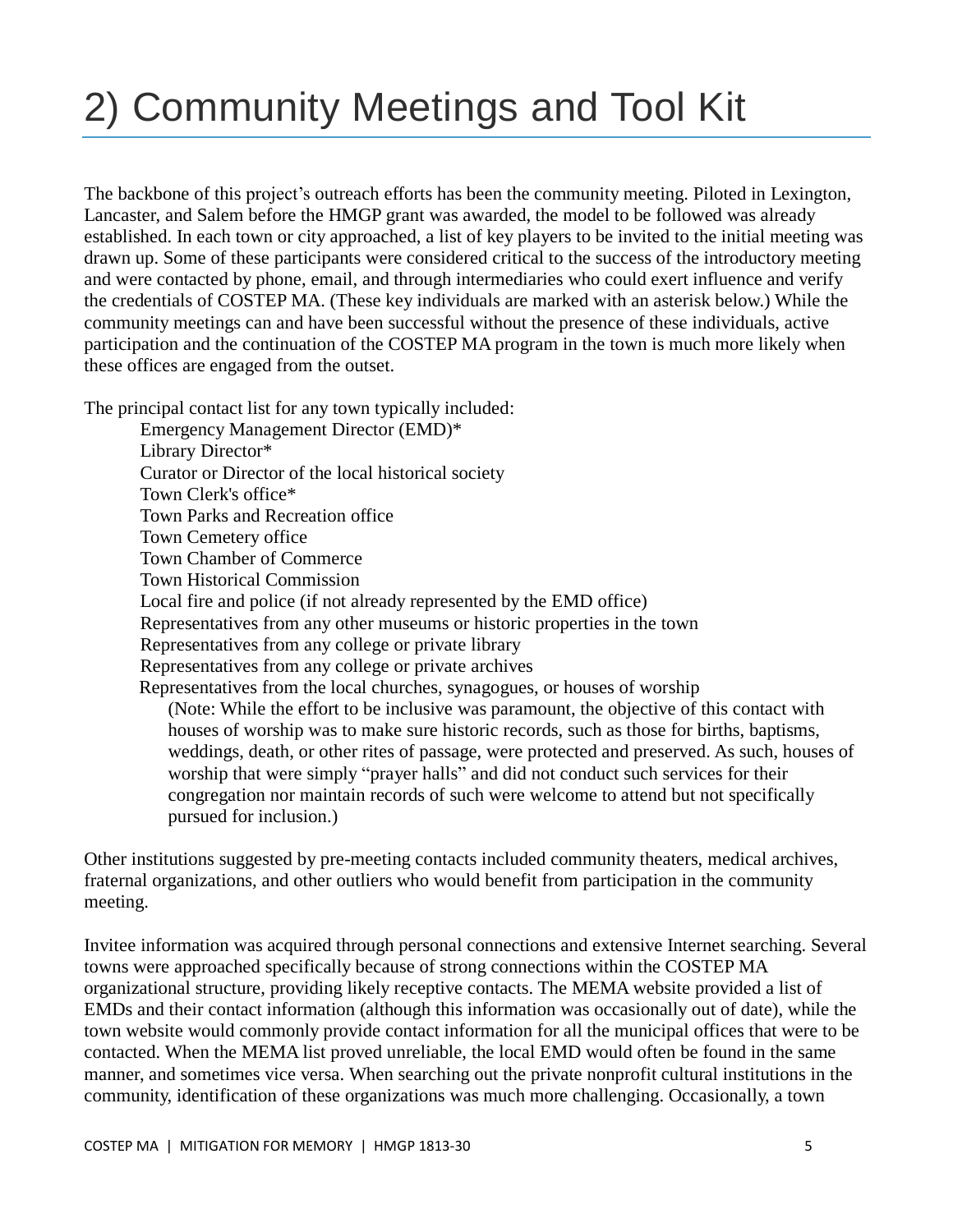would list local sites of interest to visitors on the town website. This would be an ideal method to identify local museums and historic sites. Wikipedia often provided a list of local places of interest on the page dedicated to the town. The local chamber of commerce or tourist board (if the town was large enough to have one) also provided information.

Houses of worship were the most difficult group to contact. While many houses of worship do have well-thought-out websites with obvious contact information, many more have little to no Internet presence and/or have a business office that is open for only a few hours a week, often managed by volunteers. Google searches of houses of worship do provide some information and can be used to generate a list, though often incomplete, of the institutions that should be approached. Some groups, such as the Quakers, while having a presence in almost every major town in Massachusetts, have no centralized authority and as such are incredibly difficult to reach without knowing a member of the congregation. An interfaith council often served as an exceptional means of reaching the entire community.

#### **2.1) Community Meeting Tool Kit**

The HMGP grant provided the resources to develop and print a variety of documents and other collateral materials that helped provide basic information about the program and helped promote the process before, during, and after the community meetings.

The most prominent of these tools was a 7½ minute video created to detail the efforts and intentions of COSTEP MA. This video documents both a large-scale incident and a small institutional-level incident where COSTEP MA or its precepts were appropriately involved: specifically, the 2011 tornado that devastated Monson, MA, and a fire in a single historical property in Salem, MA, owned by the Peabody Essex Museum. COSTEP MA did serve as a point of contact, support, and response following the Monson tornado. The video serves as a simple yet powerful summary of what COSTEP MA can accomplish, how it fits into the existing emergency management structure, and how and why a community can become participants in the project. The video is available on the Internet through YouTube [\(https://www.youtube.com/watch?v=0R5p\\_yT801I&feature=youtu.be\)](https://www.youtube.com/watch?v=0R5p_yT801I&feature=youtu.be), through a link on the COSTEP MA homepage [\(http://www.mass.gov/mblc/costepma/\)](http://www.mass.gov/mblc/costepma/), and is shown at the beginning of every community and RPA meeting.

In addition to the video, informational brochures were created and printed for distribution at both meetings and any other appropriate venue, such as conferences or other gatherings. The brochure provides the information that demonstrates to both cultural stewards and emergency managers the need for a program such as COSTEP MA and explains how to begin the process for those interested in bringing the program to their town. An emergency response wallet card was also produced. This accordion-fold document is essentially "COSTEP MA in your pocket," with a list of action steps to follow in the event of an incident within an individual institution or within a community. The card also includes contact information for COSTEP MA representatives, emergency management personnel, and vendors to contact for assistance responding to an incident. The HMGP funding also permitted the creation of both a stand-alone table-top and a floor banner with the brochure image and key points about COSTEP MA. These banners were on display at all the community meetings and at other venues.

These documents were provided in folders to all community meeting attendees as well as to all participants in the Regional Planning Committee meetings. These folders also included a handout on how to continue the conversation begun by the introductory meeting, a copy of the command and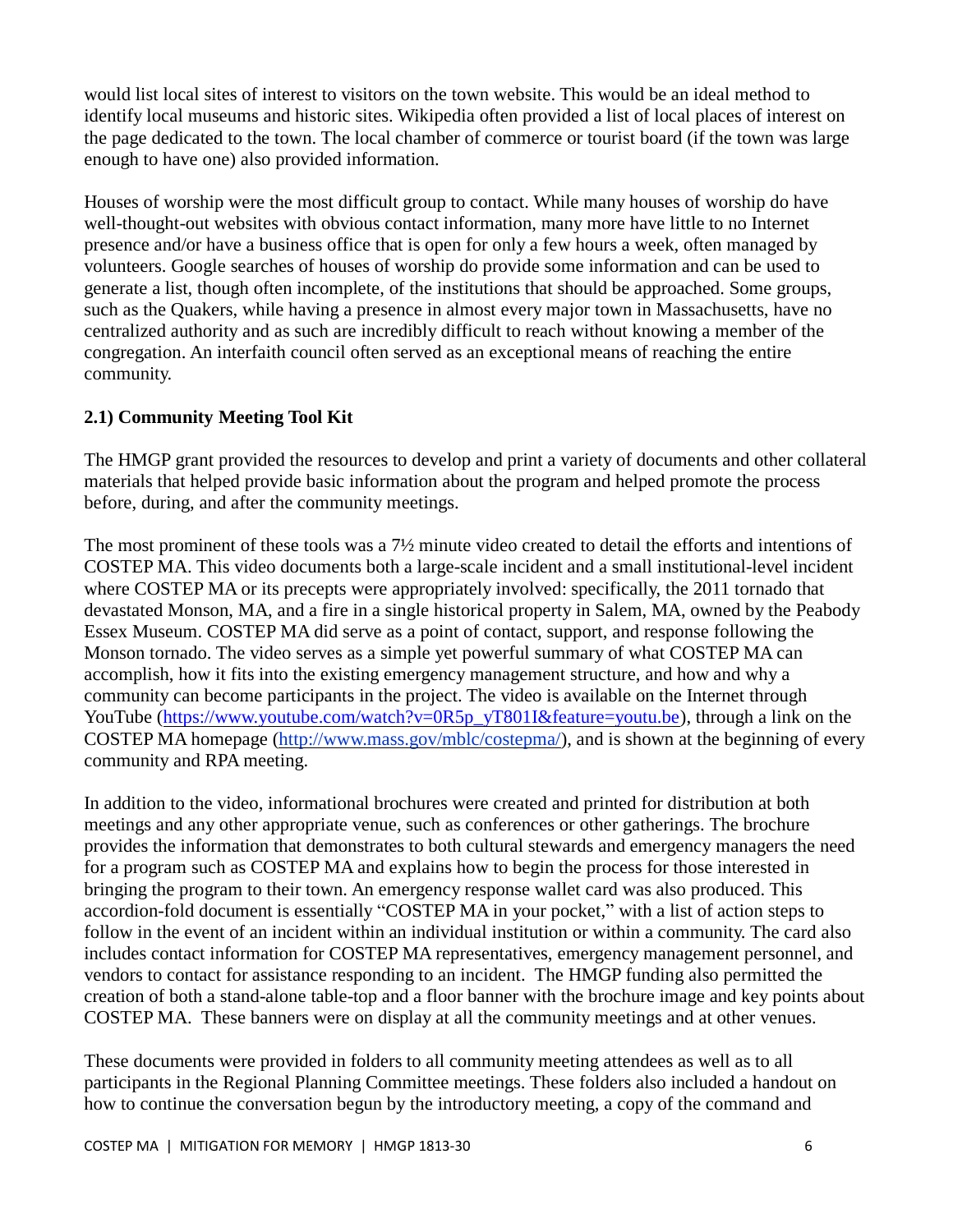control flowchart demonstrating how COSTEP MA fits into the existing emergency management structure, and another handout from NEDCC highlighting its 24-hour help line, which now serves as the 24-hour contact point for COSTEP MA as well.

In addition to wallet cards and brochures, Cultural Resources Inventory Forms were also made available at the community meetings. (These documents are also available on the COSTEP MA website at [http://www.mass.gov/mblc/costepma/forms-and-documents.html\)](http://www.mass.gov/mblc/costepma/forms-and-documents.html). Two versions of this document exist – one for municipal offices, one for private nonprofit institutions. The purpose of these documents is to provide emergency managers with a description of a cultural institution, its highest-priority objects in a crisis, and what resources it has in-house to respond to a crisis and to offer to the community in the event of a large disaster. (These forms appear in the Supporting Documents section of this report.)

#### **2.2) Towns and Meeting Sites**

The following list, in alphabetical order, includes those who were contacted to arrange the meetings.

- 1) Amherst (MEMA Region 4) Date: October 29, 2014 (held concurrently with South Hadley) Site: Eric Carle Museum
- 2) Arlington (MEMA Region 1) Date: October 28, 2014 Site: First Parish Universalist Unitarian Church
- 3) Blackstone (MEMA Region 3) Date: October 22, 2014 Site: Blackstone Town Selectmen meeting room
- 4) Bourne (MEMA Region 2) Date: October 7, 2014 (held concurrently with Sandwich) Site: Sandwich Emergency Management Office
- 5) Charlton, (MEMA Region 4) Date: December 16, 2014 Site: Charlton Public Library
- 6) Fitchburg (MEMA Region 4) Date: November 18, 2014 Site: Fitchburg Library
- 7) Framingham (MEMA Region 1) Date: February 5, 2014 Site: Framingham Public Library
- 8) Harwich (MEMA Region 2) Date: January 30, 2014 Site: Harwich Library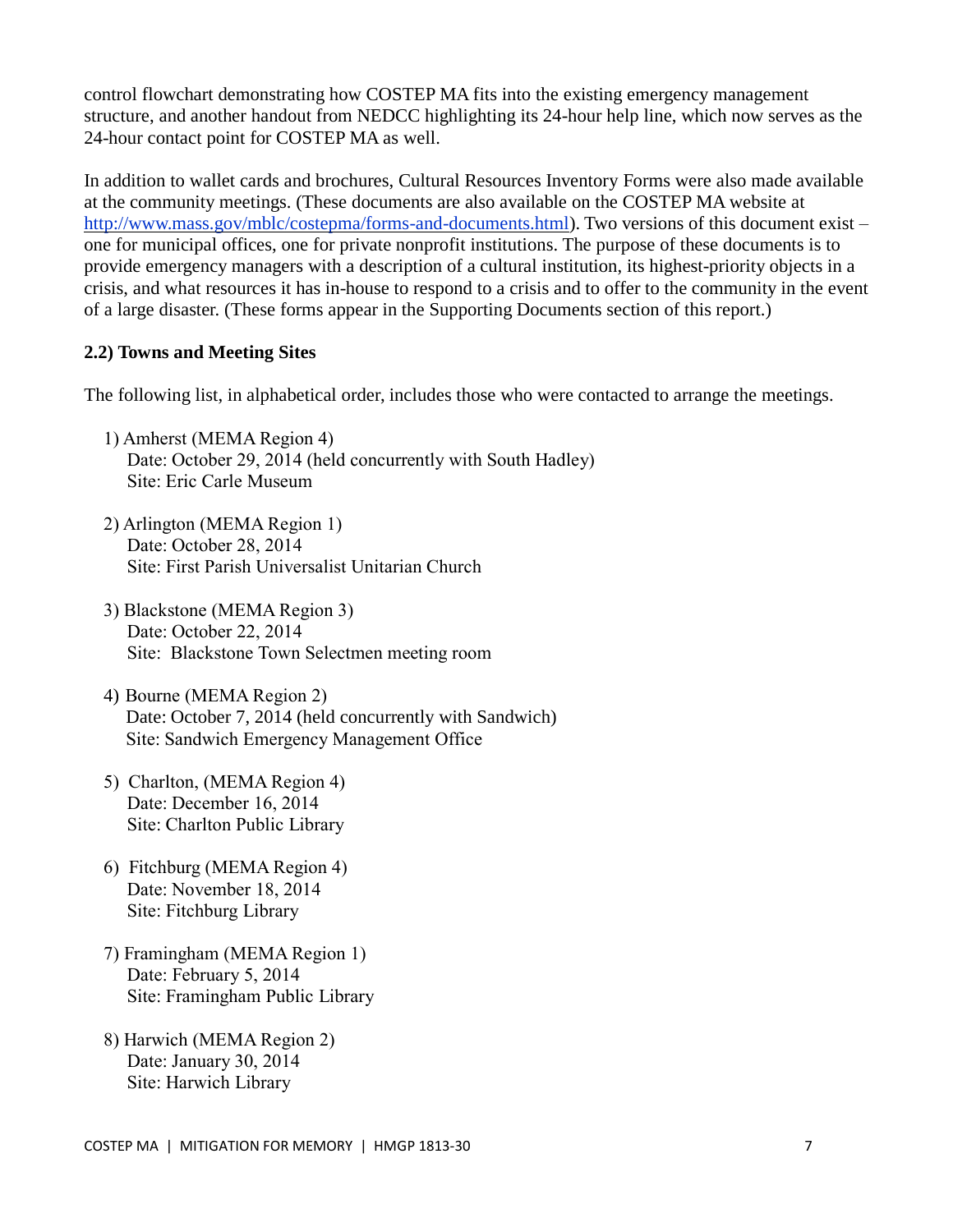- 9) Haverhill (MEMA Region 1) Date: June 20, 2013 Site: Haverhill Library
- 10) Natick (MEMA Region 1) Date: Feb 12 & May 5, 2014 Site: Natick Public Library, Natick Police Emergency Management Command Center
- 11) New Bedford (MEMA Region 2) Date: November 5, 2014 Site: New Bedford Whaling Museum
- 12) Northampton (MEMA Regions 3) Date: March 7, 2014 Site: Northampton Public Library
- 13) Sandwich (MEMA Region 2) Date: October 7, 2014 (held concurrently with Bourne) Site: Sandwich Emergency Management Office
- 14) South Hadley (MEMA Region 3) Date: October 29, 2014 (held concurrently with Amherst) Site: South Hadley Public Library

(The complete invitation lists for all 14 meetings can be found in the Supporting Documents section of this report.)

#### **2.3) Changes to the Initial Proposal**

Several amendments were made to the community meeting model as the project developed. Most of these were recognized early in the process, and consequently the majority of the meetings benefited from these changes. The most time-consuming aspect of these revisions was the inclusion of houses of worship to the invitations. Not undertaken in the pilot towns, this increased the number of contacts in each town; often doubling the number it would have been otherwise. As mentioned previously, adding houses of worship was also complicated by the absence of an Internet presence for many congregations.

As the project progressed, the need for regularly scheduled follow-up meetings also became evident. Most meetings would successfully gather about 1 in 4 invitees at best. There was sometimes an advantage to COSTEP MA returning more than once, if only to make the inaugural presentation twice to two different audiences. (This happened in Haverhill, where almost no one from the first meeting attended the second meeting. We reached about two-thirds of our invite list with the two meetings.) Follow-up meetings helped establish the Cultural Triage Officer (CTO) more firmly in the local EMD's command and control structure. They also served to reinforce COSTEP MA's efforts and agenda and further helped to secure buy-in from the range of participants.

While the idea of a Cultural Triage Officer was envisioned prior to the receipt of the HMGP grant, the one established CTO (Julie Arrison of Historic New England, serves as the CTO for Salem) can be regarded as more of a pilot program as well. As the project developed, the advantage of having a person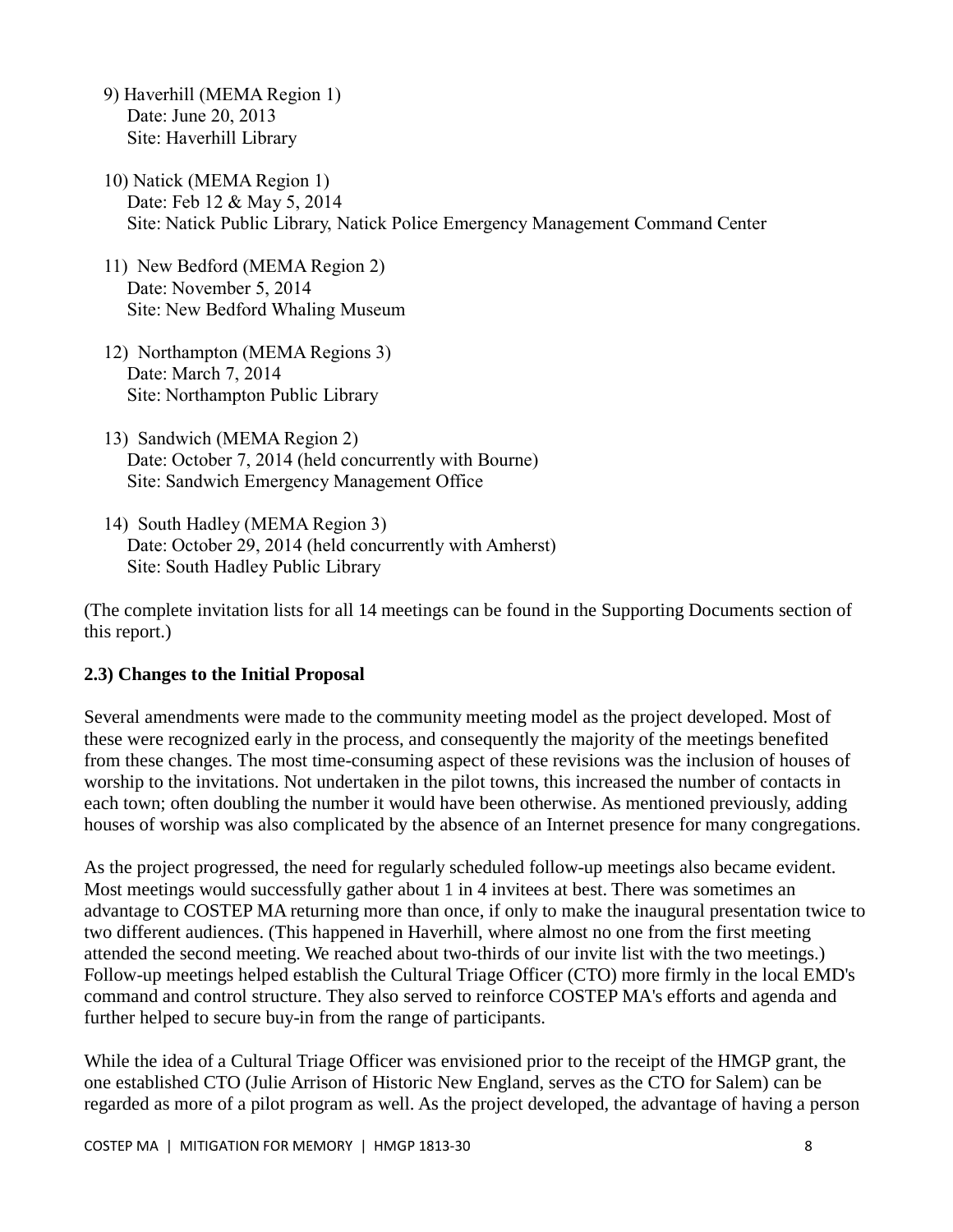from within the local community acting as the "ambassador" for COSTEP MA became evident. Ms. Arrison has helped establish the expectations and responsibilities of a CTO for all who have come after her. Following the pattern proposed and set forth by Ms. Arrison, a CTO typically hosts two gatherings a year within their community. One will feature a guest speaker who can present content relevant to disaster preparedness or hazard mitigation. The second meeting will involve some sort of activity or tabletop exercise to improve preparedness or response skills among the staff of the local cultural institutions. Of the eighteen towns approached before or during this grant period, there are currently seven active CTOs encompassing nine towns; three more prospective CTOs (in four towns) will be added to the roster in the coming year. While other towns have followed this model and hosted meetings of their own, Salem is thus far the only COSTEP MA community that has established its own Internet presence via Facebook.

#### **2.4) Conclusions**

While the community meetings are the most labor-intensive method employed to reach the target audience for COSTEP MA, the value of a "from-the-bottom-up" approach cannot be overemphasized. It does require knowledge of the day-to-day needs, resources, and inherent risks involved in the care and curation of critical documents, artifacts, and other touchstone items by cultural stewards. It is also critical to gain the recognition and cooperation of the emergency managers within a community to accomplish the essential line of communication. All too often, the introduction of COSTEP MA was greeted with less than enthusiasm, sometimes even with suspicion. The offer of a free program meant to improve the resiliency and lessen the hazards within a community was not always believed, and many times initial contacts were misconstrued as sales calls. Often a lack of understanding regarding the goals of the project hampered initial contacts; more than once, COSTEP MA was mistakenly considered an initiative to help digitize permanent records. As time progressed and word spread of the program, these misidentifications became less common.

Once the presentation had been made and the audience introduced to the advantages of participating in COSTEP MA, a core of support was found in every town. Cultural Triage Officers have been established in seven of the eighteen towns approached by COSTEP MA prior to and during the term of the grant, with three volunteers self-identifying for four other towns in recent weeks. Persuading individuals to attend the organizational meetings in the first place, however, has been and will continue to be the biggest hurdle to establishing COSTEP MA communities. As the project continues to grow and add adherents, the reticence to participate can be expected to diminish.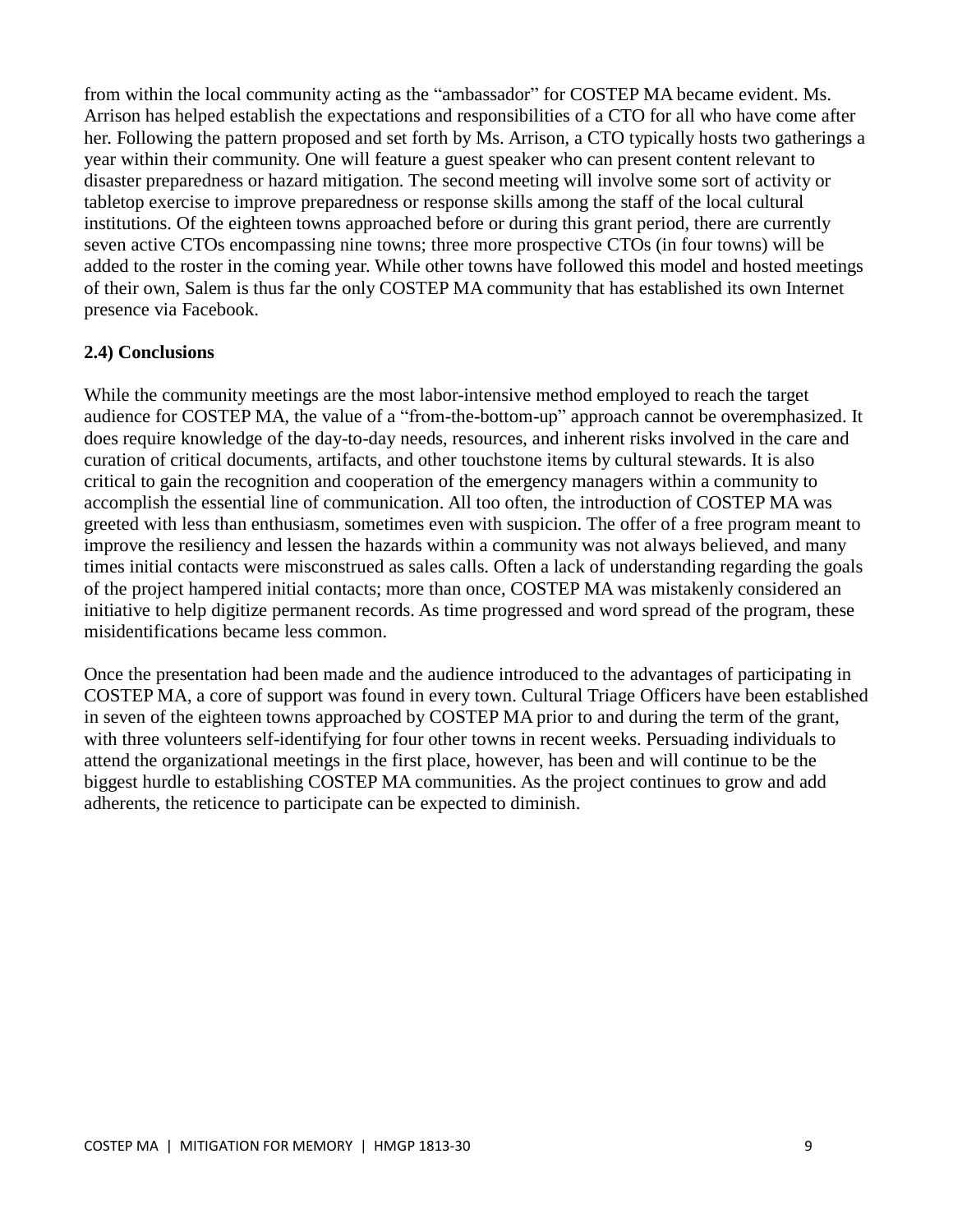### 3) Training Sessions

Training sessions, unlike the community meetings or the RPA meetings, were open to all, not just by invitation. This required a different modality to reach the audience desired. While the intended audience was the same as the community meetings, the sessions were limited to only four dates, one session held in each of the four MEMA regions. This meant a much broader reach with a much smaller intended population and a need to publicize in a way that had not been done before.

Promotion of the training sessions largely depended upon the established peer and professional connections of the COSTEP MA executive and steering committee. Both the MBLC and NEMA made an extensive list of members available. MEMA's list of emergency managers and responders was also included in the notifications for the meetings. Announcements were sent out through the various distribution emails available through all these groups, in addition to posting notices on the NEMA website, the COSTEP MA website, and the COSTEP MA and COSTEP Salem Facebook page.

While the attendance was open ended, there was a need to limit the size of the audience so as not to overwhelm the instructor. At his request, attendance was limited to 40 people per session. To secure this, registration was required for the first time for a COSTEP MA activity. The free online registration service Eventbrite was employed to capture and monitor registration. (Eventbrite also served as another form of social media through which to advertise the training sessions.) The four sessions were all advertised at the same time, beginning in March, approximately a month before the first session. Registration for all sessions was split between emergency management personnel and cultural resource representatives, with the ratio being about 1 emergency management staff to on average 8 cultural resources representatives (with the exception of Northampton, where the ration was closer to 1 to 5).

The four sites selected for the training sessions were:

 The House of Seven Gables, Salem (April 15) The Harwich Community Center, Harwich (May 5) The Northampton Historical Society (June 12) Worcester Polytechnic Institute Library & Archives (June 25)

The variety of sites was deliberate and was a strong representation of the type of institutions COSTEP MA seeks to serve. The only missing institution type was churches, and it is hoped that churches will be addressed in a future round of training. The selected sites also fulfilled the requirement that one training session be held in each of the four regions into which MEMA divides Massachusetts for administrative purposes.

Each session involved a critical evaluation of the host institution (or in the case of Harwich, a historic property owned by the host). In several instances, the scrutiny became an issue of anxiety for some members of the host institution's staff, as failings and faults were being actively searched for. It became necessary to calm and placate them that they were not being criticized for their diligence, or perceived lack thereof. In fact, the exact opposite was closer to the truth. The most reassuring comment made was that only institutions that could withstand such close examination would be considered for this level of scrutiny.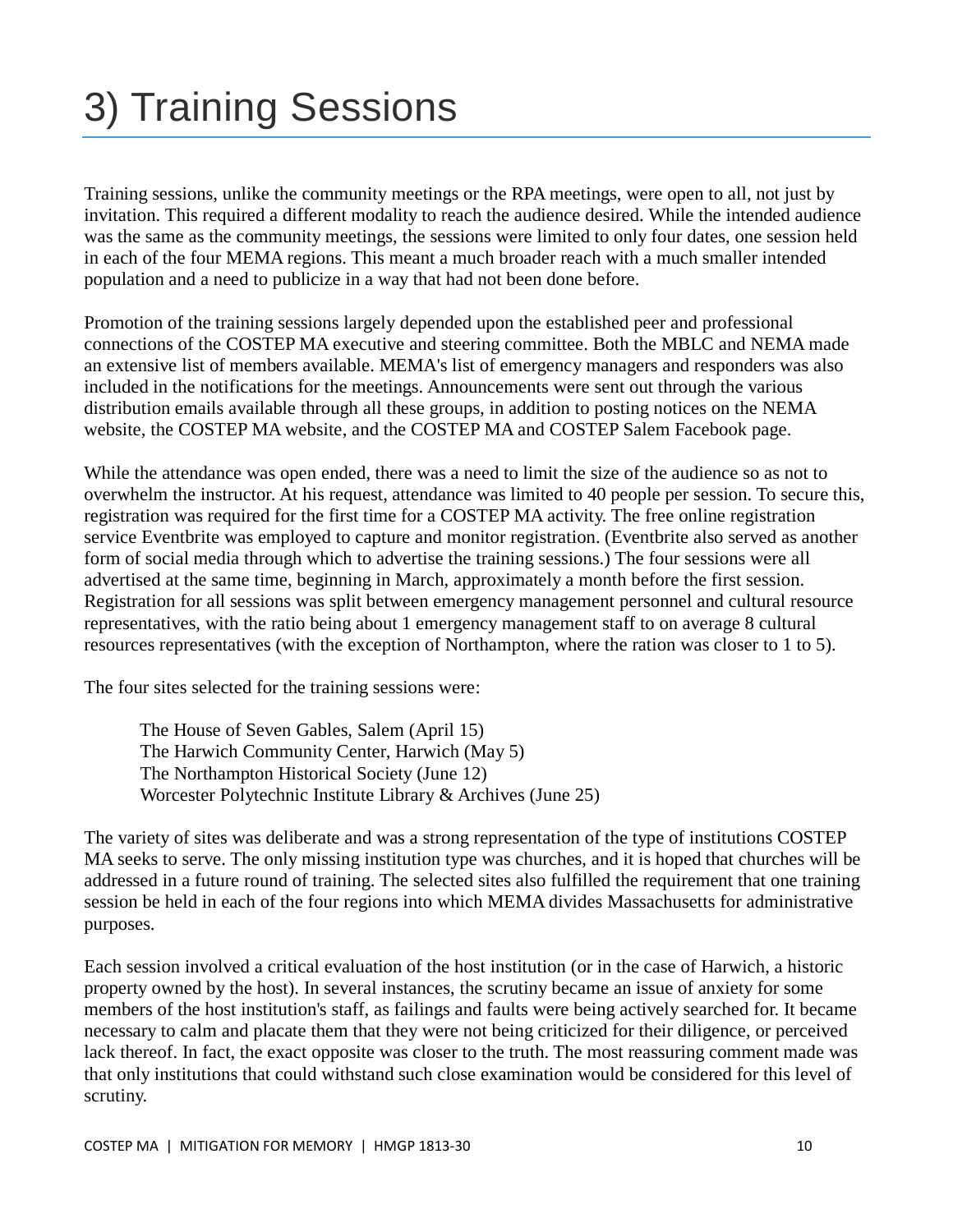Each session generated engaging and lively conversations on various subjects. Salem, for instance, focused heavily on the issue of access for emergency personnel. The issue of "acceptable risk" regarding a historic tree in the garden that potentially threatened one of the historic buildings on the campus was a catalyst for vigorous debate, while the training in Northampton gravitated more toward issues of security for both visitors and collections.

(It should also be noted that these sessions, probably the most successful activities conducted by COSTEP MA to date, were the only ones where a free lunch was included. The value of morning coffee and a deli platter cannot be underestimated.)

#### **3.1) Changes to the Initial Proposal**

Of all the aspects of the proposal as originally submitted, the training session changed the least from its conception, perhaps largely due to the fact that there was no precedent in the COSTEP MA model for these trainings beyond similar activities conducted by COSTEP MA partners.

The training sessions were the only aspect of the program that involved surveying of the attendees, and the responses were almost universally positive, with the only criticism being a desire for more information or more material that could be taken away after the session. Others suggested that future sessions offer either a more remedial or conversely, a more advanced, program than the session they attended. These comments will be taken into consideration as the next set of training sessions are developed and will be incorporated to the best ability COSTEP MA can achieve given the resources at hand.

#### **3.2) Conclusions**

Many participants expressed a sudden awareness of potential threats that they had never considered before and were grateful for the disaster resources available of which they were previously unaware.

A follow-up survey was sent to 100 participants 8 –16 weeks after the training sessions (allowing for time to evaluate and review the lessons learned at the sessions, then implement changes to policy accordingly). Response was relevant and consistent, albeit small statistically. Of the 17 respondents, there were two principal responses – they either fully embraced the training and were proceeding with the new knowledge to conduct self-evaluations (some participants went as far as to contact the trainer to conduct site evaluations), while others had been waylaid by lack of funding or reticence to engage on the part of upper management.

The following is a sampling of comments from both surveys:

#### *From on site, end-of-training-session surveys:*

"We had identified the need to take on emergency planning but did not have the tools to begin. This *provided tremendous resources and context for the process."*

*"Very helpful to have additional viewpoints and to meet with other cultural institutions to discuss regional response capacity."*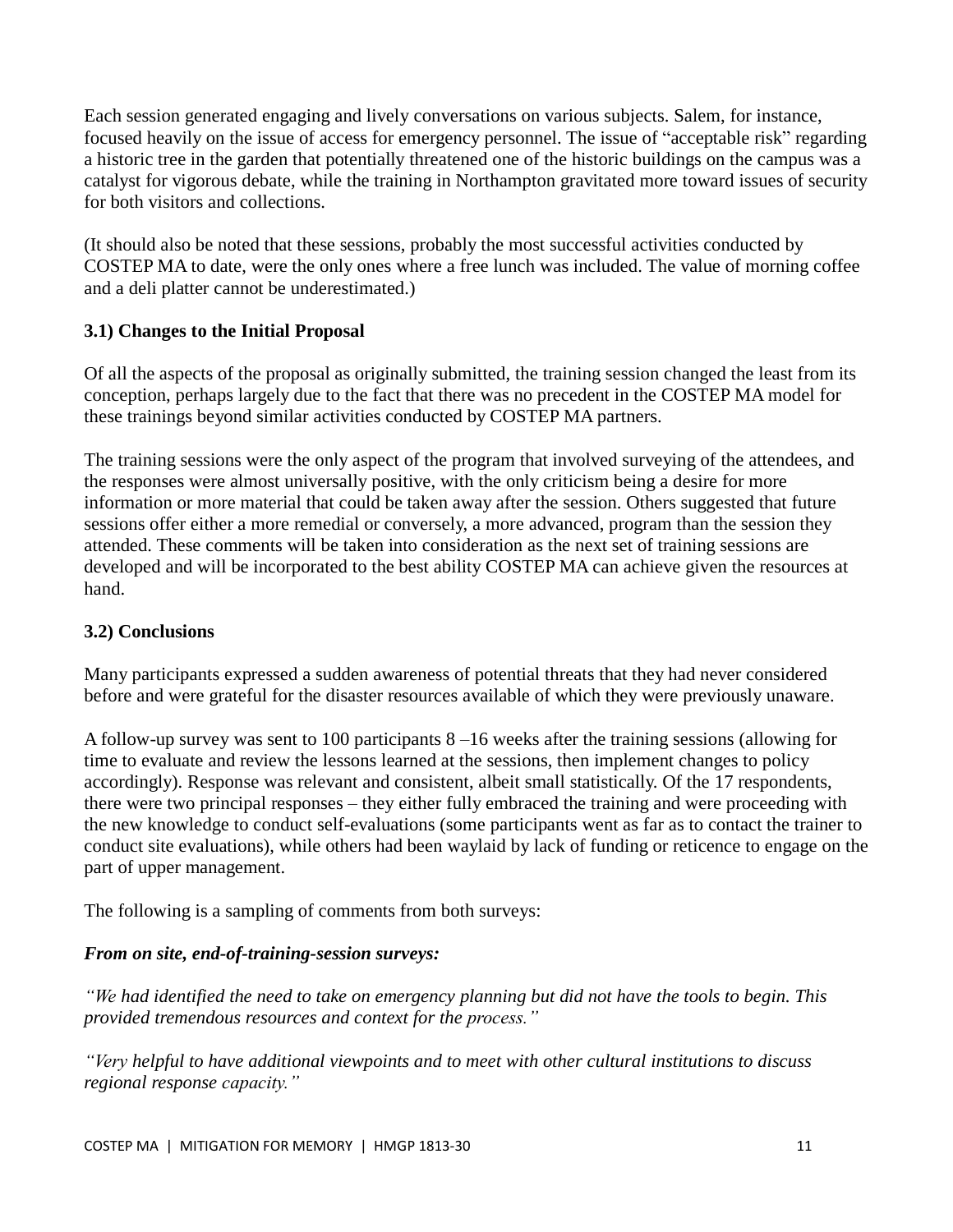*"Content was excellent."*

*"[The training session] moves us to look at risks, assessments, mitigation and disaster planning from various points of view."*

*"The stories of different disasters and how they were dealt with was insightful."*

*"The real examples are always the most instructive. [Trainer]Arthur has several which really enhanced the content."*

"All institutions need to make this a priority. The speaker clearly indicated what has to be done. We *should all do it and work with each other to share best practices."*

*"I think this should program should be required for all institutions."*

*"I would like to attend a more advanced workshop, as I/we are already using 95% of the suggested policies/practices."*

*"[The training was] highly valuable!*

#### *From follow-up online surveys:*

#### *1) What have you enacted based upon the training?*

*"Our organization embraced what we learned and offered training to a local facility that met this need. This organization is usually slow to respond but we will continue to badger."*

*"We will have practice sessions with the local police and fire departments. Our current plan was reviewed by and approved by Mr. Dutil."*

*"We have improved our EOP."*

*"Yes, we hope to get a disaster plan and training modules started with the organization this fall."*

#### *3) What was the most valuable information provided?*

*"Contact information."*

*"All of the information was helpful, giving me an understanding of what cultural institutions have to consider when planning for the protection of their institutions."*

*"Awareness of staying consistent and up on all necessary changes and challenges."*

*"Learned many new potential disasters that I hadn't even thought about it. More planning to do!"*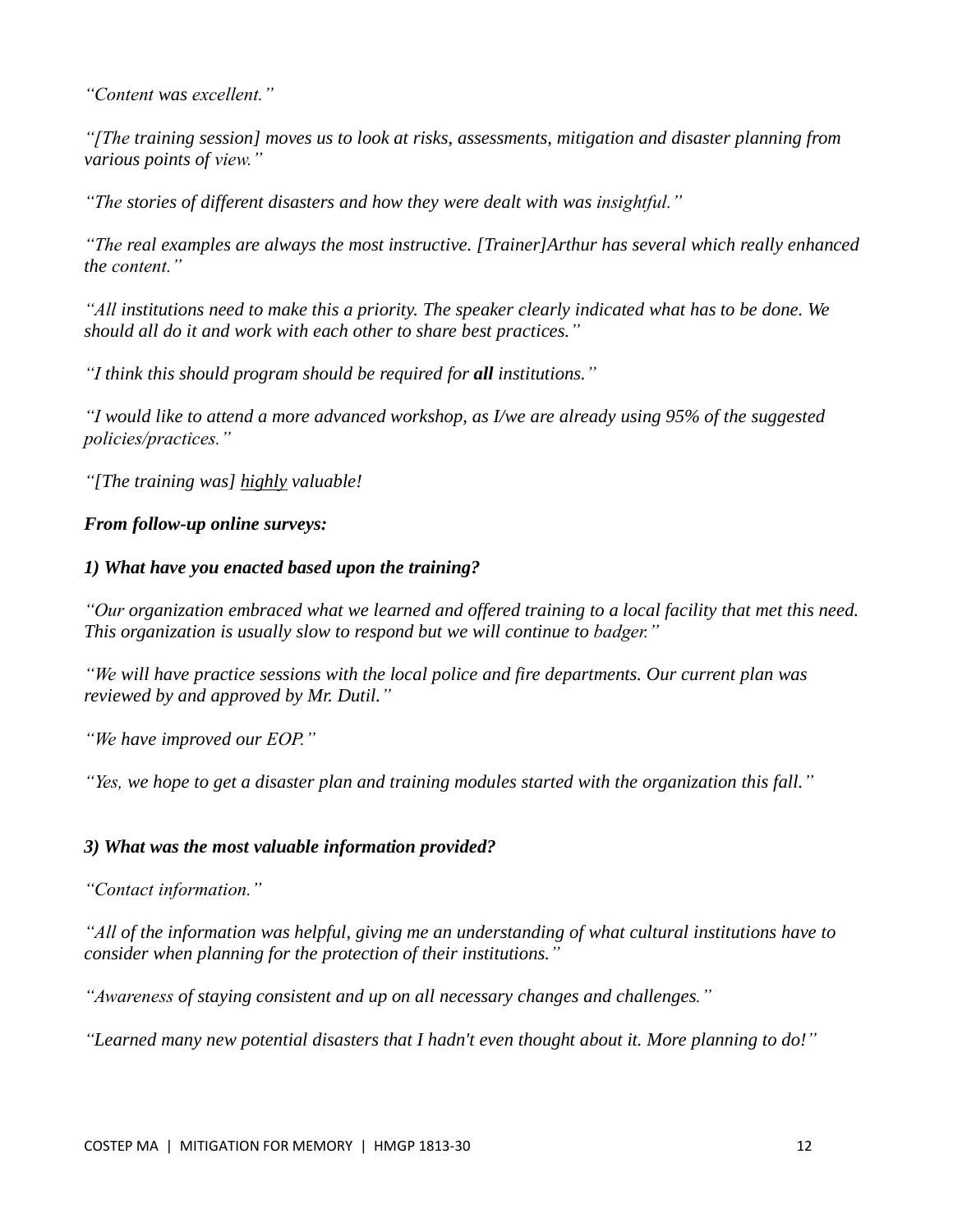#### *8) What was the most important thing learned in the training?*

*"There are many hazards out there just waiting to happen!!"*

*"Buy-in of upper level admins = key"*

*"Working with your local Emergency Management Agency."*

*"It's easy to push emergency preparedness to the bottom of the To-Do List, but the COSTEP [MA] session reminded me that it's important to tackle at least a little bit at a time."*

"Just the reminder of how much could go wrong was a frightening eye-opener, but the session and the other material at least offered some specific advice to help counter some of the effects of the disasters."

(Note: Questions 2 and 4 through 7 were either statistical gathering questions or simple yes/no inquiries that did not provide opinions and are, therefore, not included here.)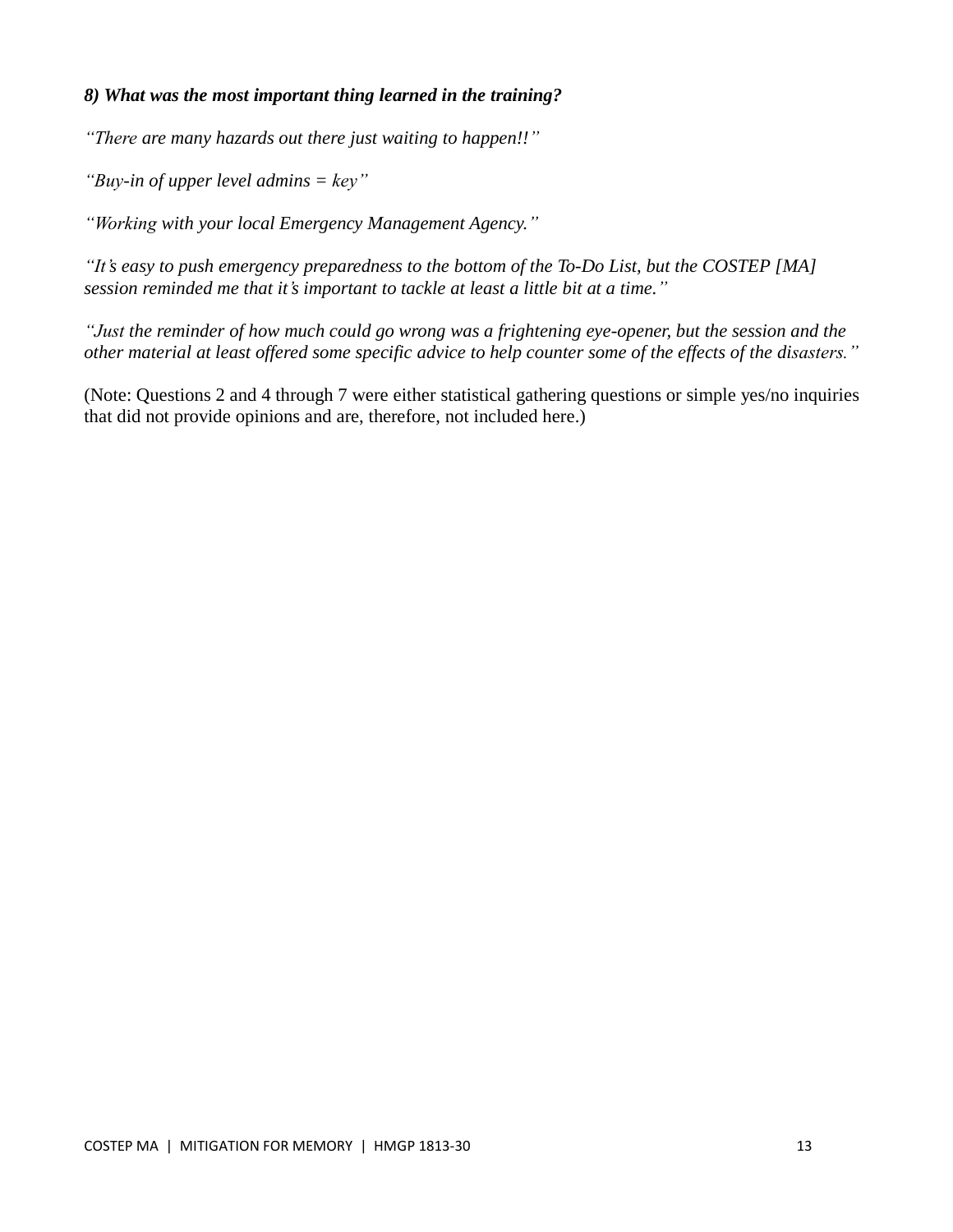# 4) Regional Planning Agencies Meetings

The format of the meetings with the RPAs (Regional Planning Agencies or sometimes RPCs, Regional Planning Committees) is the objective that has changed the most since the inception of the project. Developed in cooperation with MEMA, the meetings with the RPAs were originally conceived to be full-day workshops, with participants from across each of the four MEMA regions. However, this model proved unworkable. The typical RPA meeting model was something much more akin to a town meeting, with the various town representatives gathered for at best an hour or two to discuss a wide range of subjects relevant to the region, be it economic, political, education, flood plain revision, or even medical issues (such as, in one memorable meeting, Ebola containment protocols for first responders). Consequently, COSTEP MA could be and often was added to a docket of other speakers and given a very short amount of time to present its case. This required a revision of strategies.

The RPA meetings were retooled to resemble the community meeting model more closely. As with the community meetings, the terms of the FEMA grant required one meeting in each of the four MEMA regions. The community meeting format was adapted to the presentation – the video would serve as the opening event, followed by a PowerPoint presentation laying out the merits and advantages of participation in the COSTEP MA program. The PowerPoint presentation was modified from the one shown at the community meetings to more strongly emphasize the financial advantage of a wellprepared and resilient community in the face of potential disaster. The idea was emphasized that cultural resources are critical to the longevity of a community and represent the collective memories and shared experiences of a community – two critical yet non-material resources that are often affected by disaster. Loss of cultural resources makes it that much more difficult for a community to recover emotionally from an incident and much more likely that a town will never truly recover if these needs are not quickly and correctly addressed.

RPAs targeted for attention were chosen to reflect the greatest possible geographic distribution possible. (It should be noted that the Northwestern quadrant of Massachusetts requires more direct contact.)

Meetings were held with the following groups:

**Merrimack Valley Regional Planning Authority, March 2013.** (Arranged and attended by Lori Foley) The 30-minute PowerPoint presentation dealt specifically with the economic value of cultural resources in the Merrimack Valley and the impact the loss of these resources can have on the region. Also emphasized was the need to address the lack of formal disaster plans by cultural institutions within the community. (A copy of this presentation, the template for all the following RPA meetings, can be found in the Supporting Documents to this report.)

**The Metro West Regional Collaborative (Sub-regional division of the Metropolitan Area Planning Authority), June 2013.** We initially approached Martin Pillsbury at the MAPC for assistance in developing relationships with the sub-regions outside Boston. Mr. Pillsbury suggested which subregions to approach – the MWRC was considered a receptive crowd and also a very independentminded committee ("gone rogue" was the exact phrase used but with humor). Unfortunately, the committee was undergoing a leadership change at the time, and scheduling became a bit muddled. We did eventually present to the committee, which invited several local leaders from the various cultural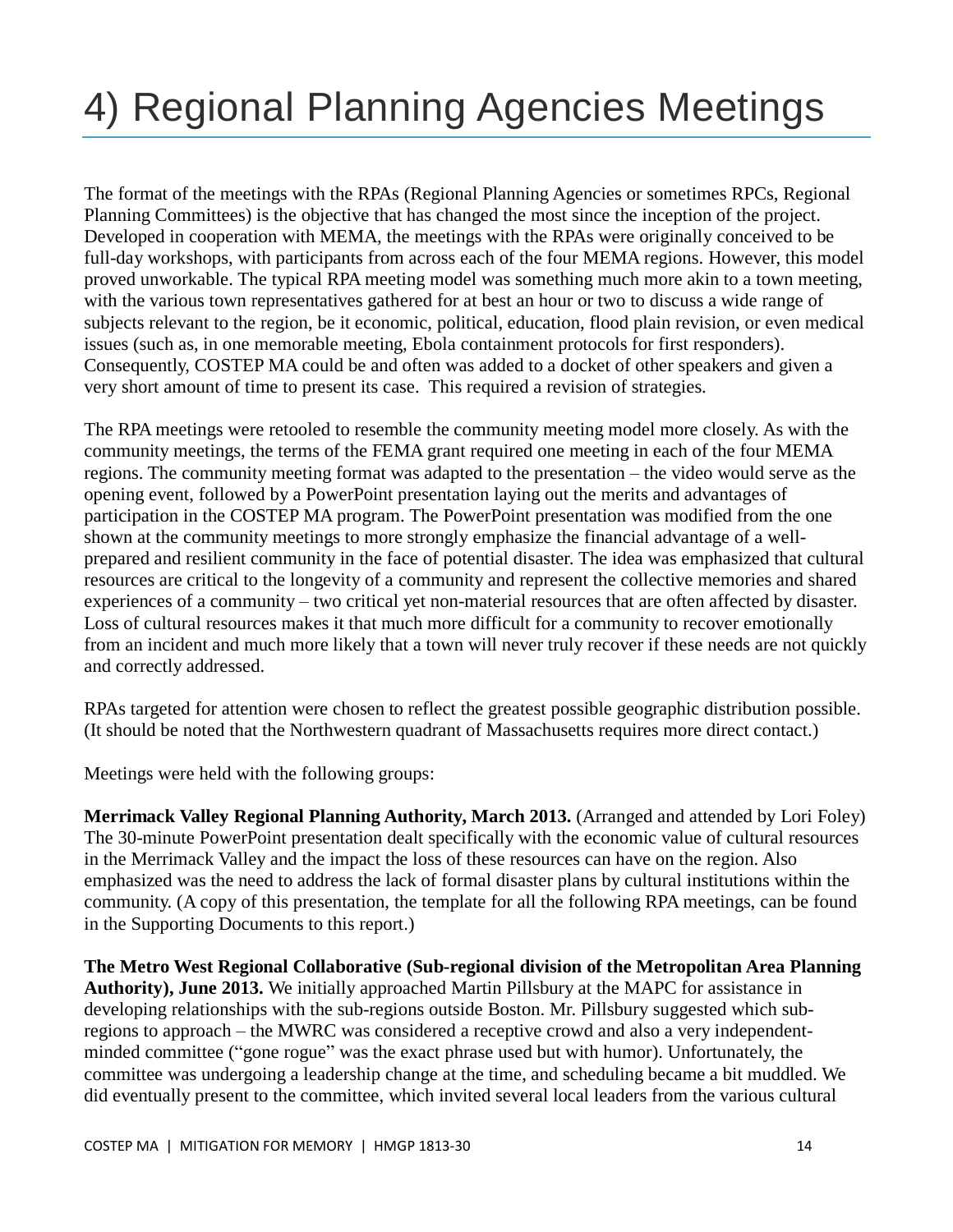commissions and other similar committees within their jurisdiction to attend. The other speaker for the meeting covered the subject of the expansion of the flood plain map in Massachusetts – we could not have asked for a better segue. From this meeting, we were asked to approach the towns of Natick and Framingham for further discussion to establish the COSTEP MA model in these communities.

**The Central Regional Mass Planning Authority, May 2014.** The staff of the CRMP constituted the only participants in this meeting, but they were an active and interested group. They in turn sent a representative to the training held at WPI a few weeks later. The CRMP is very interesting in participating and suggested we "piggyback" our community meeting schedule onto their towns and cities that are about to begin a review of their emergency response plans. The meeting planned for Fitchburg conveniently coincided with their review. CRMP has also offered meeting space and assistance with trainings or other events should we require it.

**The Cape Cod Commission, June 2014.** This meeting was held specifically to hear about COSTEP MA and how it intersects with the already well organized emergency response network on the Cape. Participants were largely Cape Cod Commission staff, the Barnstable County REPC, and some representatives from the Cape Libraries Automated Materials Sharing (CLAMS). We have had great success and been well received by several towns and EMDs across the Cape. Sandwich, Harwich, and Bourne are all well aware of the COSTEP MA model, and we have active CTOs to cover Harwich and Sandwich (and probably Bourne). Not much new ground was covered in this meeting, but the reception was welcome and made it evident that COSTEP MA is being taken seriously across the area.

**The Pioneer Valley Regional Planning Authority, October 2014.** While COSTEP MA was wedged into a very full agenda for a very well-attended meeting, the message was well received and several representatives of both institutions and towns were interested in follow-up conversations about bringing the COSTEP MA model to their community. The length of the meeting and the contents of the conversations that followed the COSTEP MA presentation may have taken the spotlight off COSTEP MA, but it was a successful meeting, and we would be welcomed back anytime.

**Southern Berkshire Regional Emergency Planning Commission (Subcommittee of the Berkshire RPA), October 2014.** Unfortunately, COSTEP MA was very much upstaged in this meeting. We were the first presentation, which was held at 7:30 in the morning. The Subcommittee met at the local hospital in Greater Barrington, and as such, the meeting was largely attended by medical personnel and EMS staff. The conversation very much favored the medical community. Following the COSTEP MA presentation, there was a discussion about how emergency responders would handle any reports of Ebola in an emergency call, how to deal with decontamination of ambulance and hospital staff in the event of a suspected case, public relations, etc. We were very much overshadowed by the much more topical and relevant issue.

#### **4.1) Changes to the Initial Proposal**

The initial proposal envisioned the RPA meetings as full day events. It became clear after initial contact with the RPAs themselves that this was not a workable model. The RPA groups follow diverse and discreet organizational models that vary from region to region, making a uniform approach impossible. Instead, each group was approached following their own organizational and meeting model, which typically translated into a presentation to a board or committee, sometimes as one presentation among many. In most instances, this worked to our favor: the presentations to the MWRPA and Pioneer Valley RPA elicited requests to repeat the presentation for either a specific community within the RPAs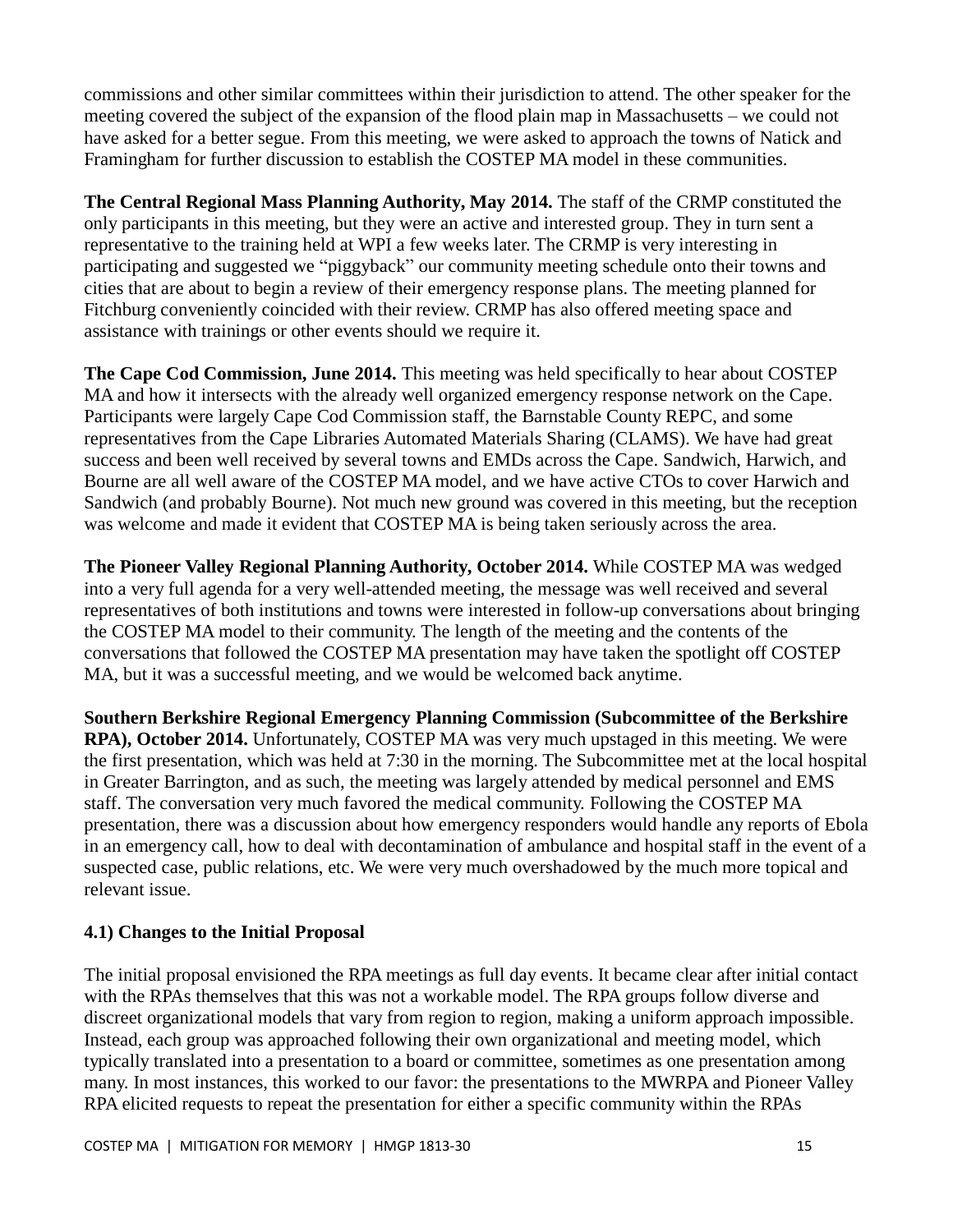jurisdiction, or for a group in the region. Other presentations, such as for the Cape Cod Commission or the CRMRPA were smaller meetings where COSTEP MA was the only topic for discussion. In both of these instances, continuing support for the program was secured from the RPA, and vital contact information and endorsement was secured from the groups as well. Ultimately, the opportunity to present the value of the program and gain support from the RPA is more valuable and will serve to advance the program further than any sort of all-day activity might have accomplished.

#### **4.2) Conclusions**

The biggest difference between the community meetings and the RPA meetings is that the RPAs, while covering a larger area and constituency, serve better as partners to reach into the communities they represent and provide COSTEP MA with both informational and practical support as the program continues its outreach efforts. For example, the CRMRPA has not only volunteered space to conduct meetings and trainings in the future but has also suggested partnerships with COSTEP MA for future training opportunities. In addition, they have provided us information as to which towns within their constituency are in the process of revising the emergency management plans, and would consequently be most receptive to the inclusion of a new initiative such as COSTEP MA.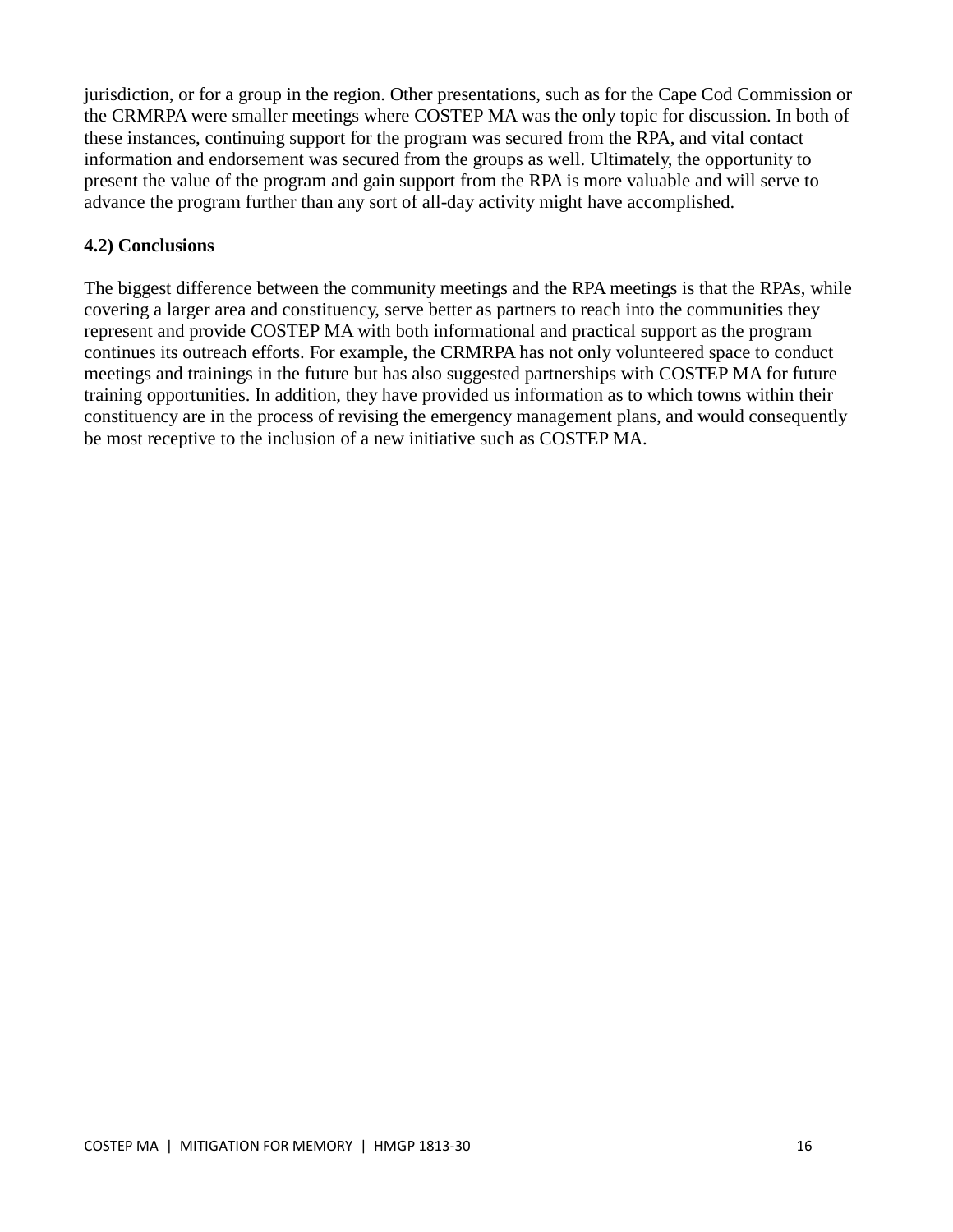# 5) The Mitigation for Memory Framework

The *Mitigation for Memory* Framework, written by preservation consultant Beth Patkus, is the culmination of the knowledge gained through the active engagement perpetuated in the community meetings, the RPA meetings, and the training sessions. It is intended to serve as a template for other communities across the United States that wish to emulate the COSTEP MA model for their own cultural resources. The Framework serves as a guide with open parameters to accomplish the same goals; it was determined early on in its development that several aspects of the COSTEP MA model enacted in Massachusetts are endemic to the political and even geographical specifics of the Commonwealth. For instance, given the immediate proximity to other towns, cities, and even other states that most communities in Massachusetts enjoy, the collaborative effort endorsed by the program may in fact encompass more than one town at a time, as we experienced in Sandwich and Bourne, as well as South Hadley and Amherst. The town-centric structure of local government in Massachusetts may not be found widely in other parts of the country, where a stronger county government may be the more appropriate place from which a COSTEP MA initiative should begin. To accommodate this, the language and direction of the Framework has been specifically edited to avoid making it regionally exclusive.

The Framework is the one aspect of the project that has not had, and could not have, a field test. However, the model it promotes has already been adopted and adapted by several New England states as the template for their own COSTEP network. During the development and execution of the project and the goals set under the HMGP grant, several documents, practices, and policies have been duplicated and modified to suit the needs of the other states, with our encouragement. This reinterpretation of our practices and procedures allowed us to better refine our own project. It also demonstrated that for the program to be universally acceptable, it would have to be made highly adaptable to different situational requirements.

Beyond making certain the Framework is configured to make it universally adaptable, it also emphasizes the need to incorporate the COSTEP MA model beyond the persons who undertake the introduction of the program and encourages incorporation and adaptation of the program through the auspices of an office or a position within an organization or department. If the roles and responsibilities of perpetuating COSTEP MA can be made to carry on beyond the individual and remain part of a job position, it can be sustained much more effectively.

A copy of the Framework appears in the Supporting Documents section of this report.

#### **5.1) Changes to the Initial Proposal**

As the Framework is largely the culmination of the knowledge acquired through the execution of the other aspects of the project, there have been no significant changes to this aspect of the project.

#### **5.2) Conclusions**

The COSTEP MA and Alliance for Response models have already been adapted and enacted by multiple entities, with analogous organizations now in existence in Utah, Colorado, and every New England state.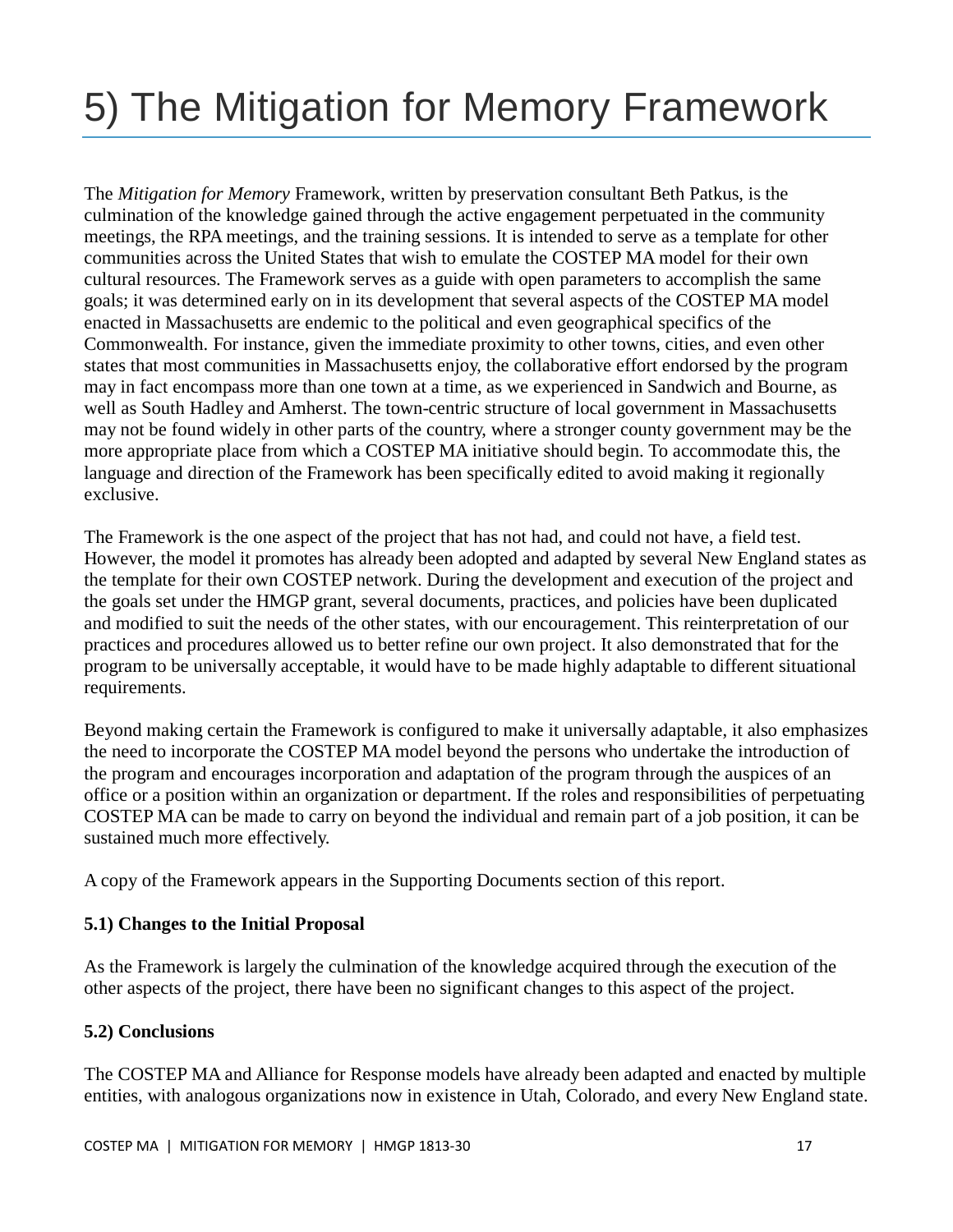Many of these initiatives took root long before the development of this HMGP-funded project. The Framework, specifically written to be adaptable to any other state's or region's situational needs should serve to carry the program even further. Note that the Alliance for Response, a program sponsored and supported by Heritage Preservation, emphasizes bringing the cultural community and emergency managers together to open communication avenues to work together in a disaster. While COSTEP MA emphasizes a statewide effort, Alliance for Response most often involves local communities, although some regional and statewide entities do exist.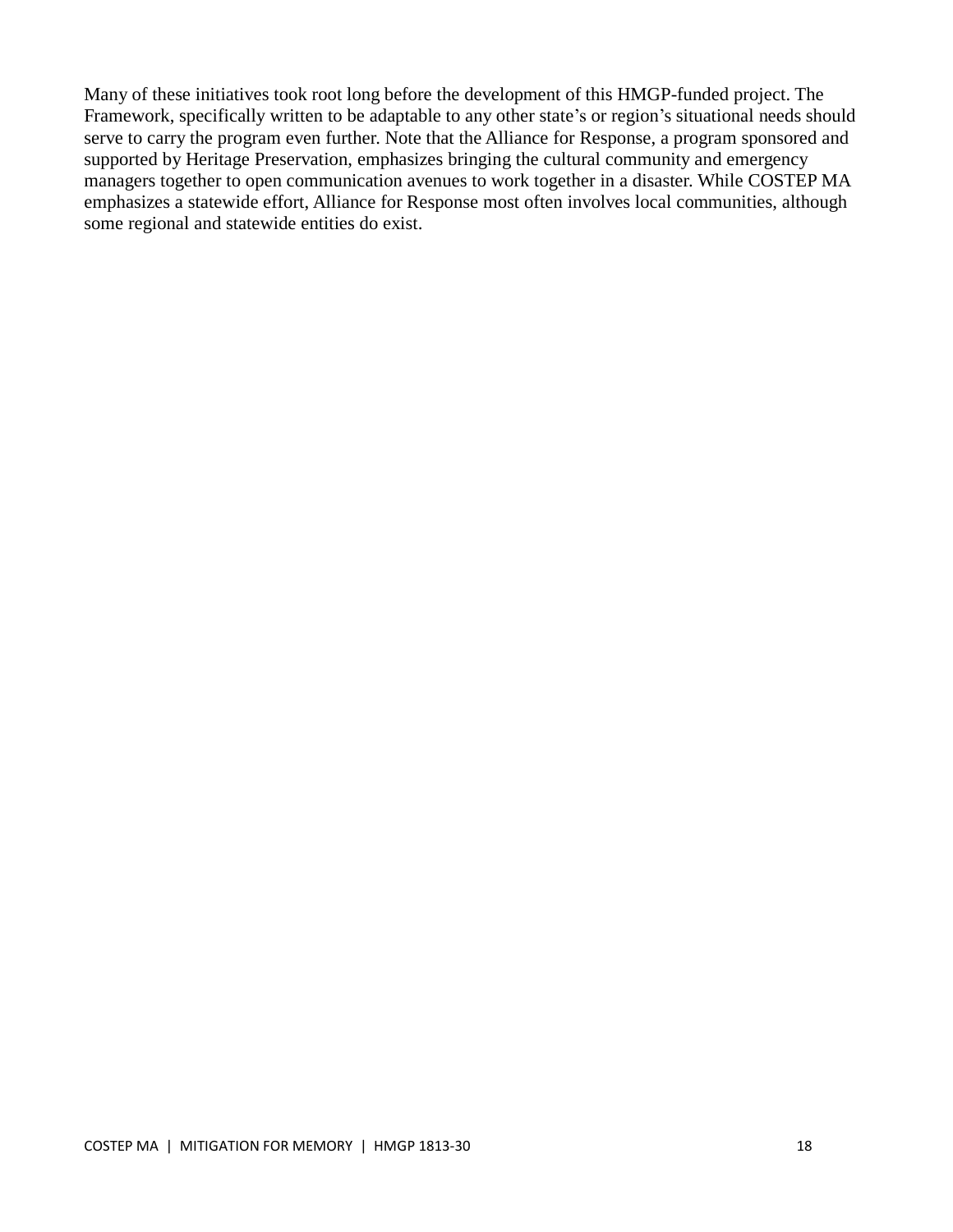#### **Community meetings:**

The 14 towns approached through the community meetings were a diverse and eclectic group of communities representing the diversity of culture and a wide range of levels of preparedness for a disaster of any scale. The following is meant to quantify the population represented by the people who attended the community meetings. However, events like conferences provided a potentially much larger, unquantifiable population that was reached. In fact, through the natural osmosis of information sharing through both the cultural community and the emergency management community, the reach of the program is almost certainly larger than can be quantified here.

| <b>Town</b>       | <b>MEMA Region</b> | First meeting held on:  | Town population* |
|-------------------|--------------------|-------------------------|------------------|
| Amherst           | 3                  | October 29, 2014        | 37,819           |
| Arlington         | $\mathbf{1}$       | October 28, 2014        | 42,844           |
| <b>Blackstone</b> | $\overline{4}$     | October 22, 2014        | 9,026            |
| Bourne            | $\overline{2}$     | October 7, 2014         | 19,754           |
| Charlton          | $\overline{4}$     | December 16, 2014       | 12,981           |
| Fitchburg         | $\overline{4}$     | November 18, 2014       | 40,318           |
| Framingham        | 1                  | February 5, 2014        | 68,318           |
| Harwich           | $\overline{2}$     | January 20, 2014        | 12,243           |
| Haverhill         | $\mathbf{1}$       | June 20, 2013           | 60,879           |
| <b>Natick</b>     | 1                  | February 12, 2014       | 33,006           |
| New Bedford       | $\overline{2}$     | November 5, 2014        | 95,072           |
| Northampton       | 3                  | March 7, 2014           | 28,592           |
| Sandwich          | $\overline{2}$     | October 7, 2014         | 20,675           |
| South Hadley      | 3                  | October 29, 2014        | 17,514           |
|                   |                    | <b>Total population</b> | 998,082          |

Population reached through community meetings:

\*2010 Census figures

Including the population represented by the Salem COSTEP subgroup, which was active prior to the receipt of the grant, COSTEP MA has contacted and made a contribution to the preparation for and mitigation of disasters and other potential hazards affecting the cultural resources held in trust by over a million people in Massachusetts.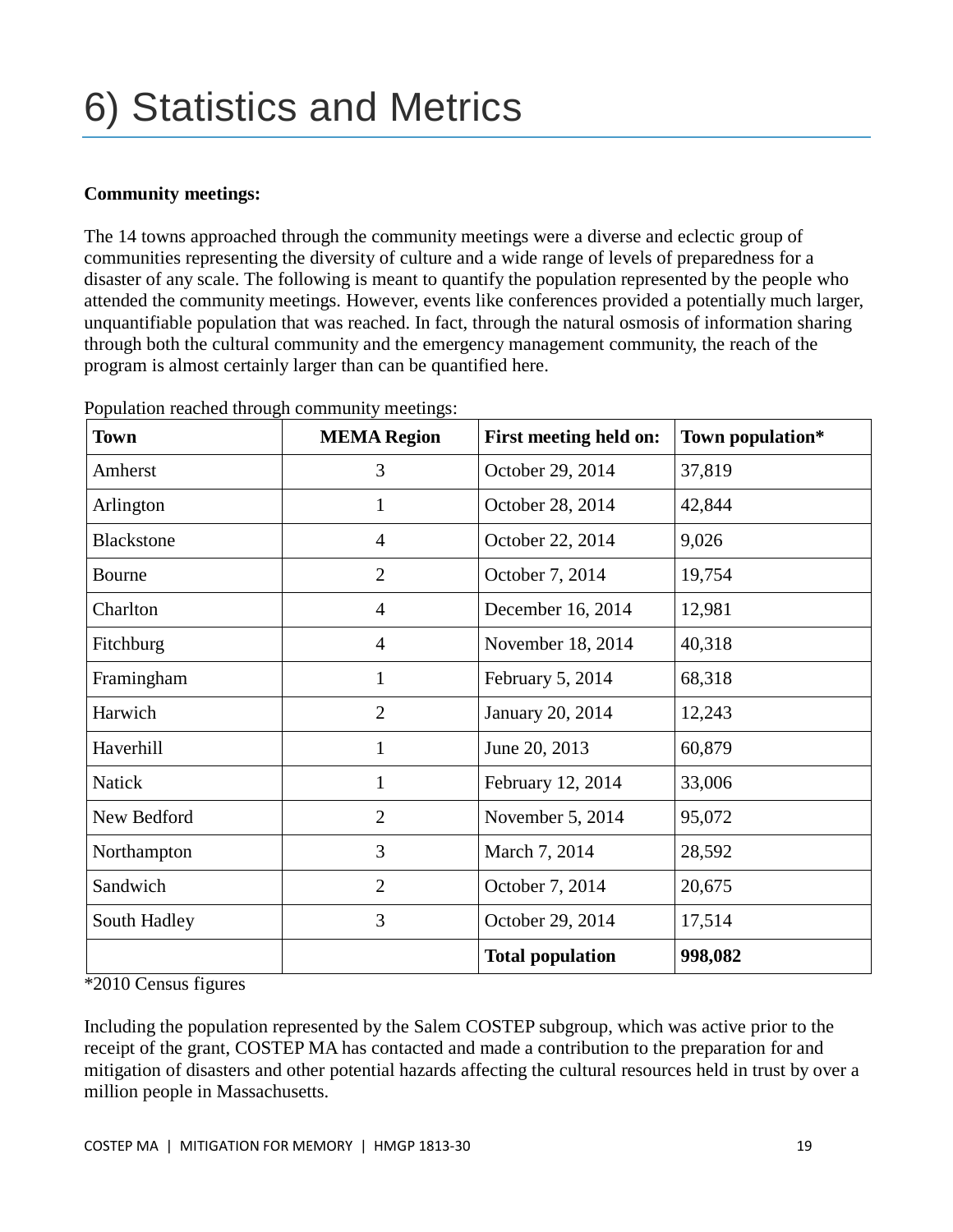#### **Training sessions:**

As the training session participants were not representative of any specific community, and several organizations sent multiple representatives, impact cannot be measured in the same fashion as the community meetings. Demand for the content offered can be evaluated by the attendance levels of each session.

| <b>Training site</b> | Date           | <b>Number of attendees</b> | <b>Percentage of capacity</b> |
|----------------------|----------------|----------------------------|-------------------------------|
| Salem                | April 14, 2014 | 43/40                      | 109%                          |
| Harwich              | May 5, 2014    | 32/40                      | 90%                           |
| Northampton          | June 12, 2014  | 19/40                      | 48%                           |
| Worcester            | June 24, 2014  | 30/40                      | 75%                           |

This works out to an average of over 80% capacity per session. Two of the sessions, Salem and Worcester, exceeded the anticipated attendance, and Salem even exceeded intended capacity. It also should be noted that the site in Northampton was filled to capacity with the 20 people who participated – if the session had filled to the projected capacity, it would have been impossible to conduct it in space provided.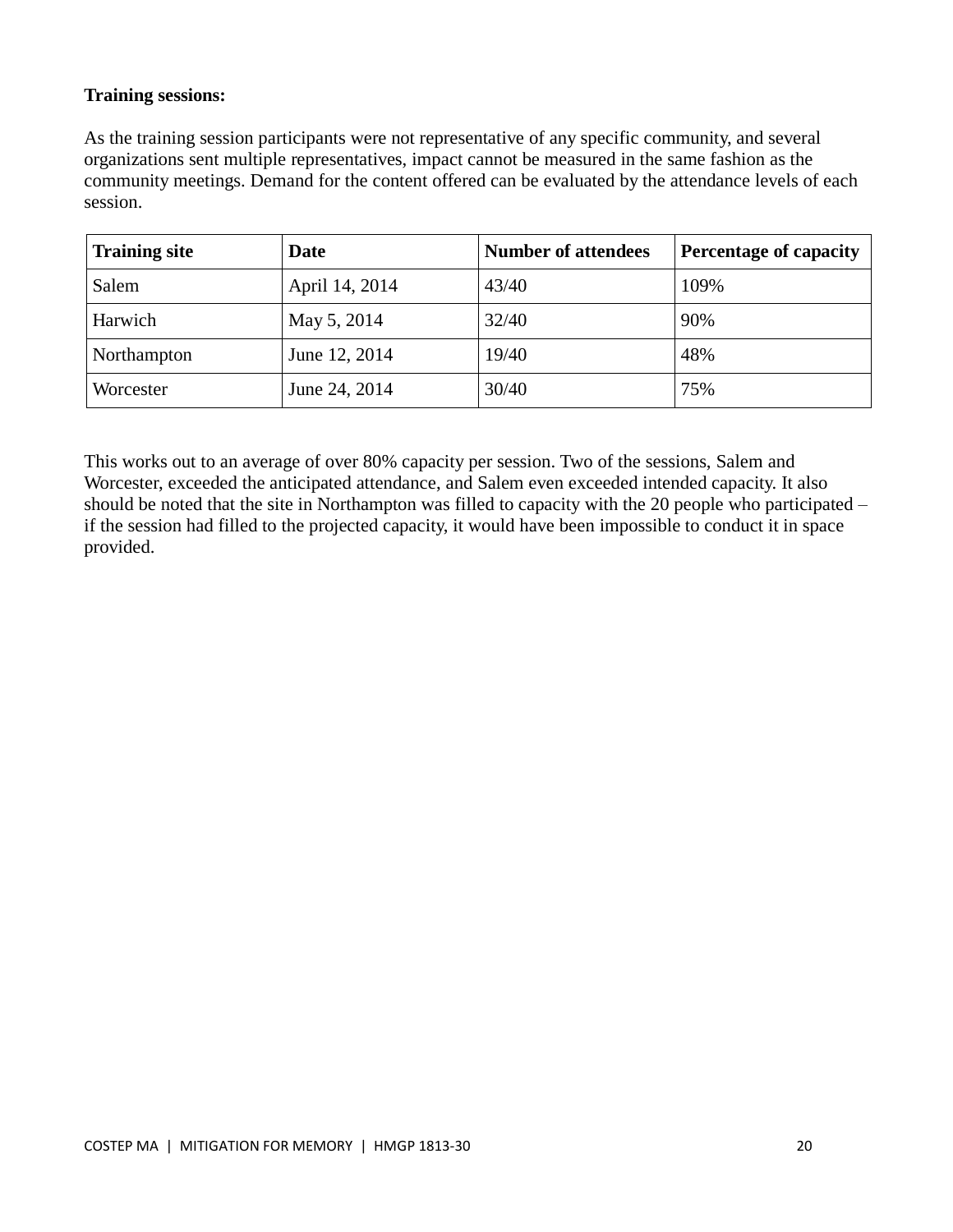# 7) Financials

The HMGP grant award was for \$165,290 with a match of \$59,730. The in-kind match was met through matching salaries and participants' time. The in-kind matching rate for the participants was \$30/hour. In Massachusetts, based on Independent Sector's 2013 valuation of a volunteer hour [\(https://www.independentsector.org/volunteer\\_time\)](https://www.independentsector.org/volunteer_time), the rate for volunteer time is \$27/hour, and this was the base rate that was initially used. However, since nearly everyone involved in the grant project makes significantly more than that rate, it was decided to use a compromise rate of \$30/hour. All people who were involved in the grant and qualified for cost share submitted their time-tracking forms to the Project Coordinator, who tabulated them and submitted the total number of hours and associated costs as part of the quarterly reports. In addition to the specific cost share figures listed above (\$59,730), 1,913 hours of partners' time were submitted at \$30/ hour for an additional total of \$57,390. Our match was more than met.

The initial budget proposal divided the expenditures into six categories: Salaries, Consultants, Travel  $\&$ Incidental Expenses, Supplies & Materials, Services, and Other. It turned out that it was far more efficient and applicable to group the expenditures into Consultant & Related Expenses and Office  $\&$ Administrative Expenses. While this necessitated transferring funds from one original category to another because the activities designated in that category had been accomplished without expending all the funds, in the end it was more efficient dealing with the funds in these two categories. Part of the reason for this was also that, as noted earlier, the community meetings required significantly more time in planning and follow-up, necessitating much more of the project coordinator's time than originally budgeted. Moreover, the categories on the reporting form necessitated consolidating some of these categories to match the quarterly report form.

#### **Consultant & Related Expenses** (Salaries, Consultants, and Travel & Incidental Expenses):

This category comprised all components of the community meetings, the RPA meetings, the production of the *Protecting Our Cultural Heritage* video, the training sessions, and the consultant fee for the author of the *Mitigation for Memory* Framework. This category included the fees paid to the consultants, the project coordinator's salary, travel, and meeting refreshments when appropriate. The workshop instructor was paid \$8,000 for the preparation and delivery of the four *Risk Assessment and Mitigation Planning* workshops. The consultant who wrote the *Mitigation for Memory* Framework, and who parenthetically also wrote the initial COSTEP Framework, was paid \$12,000. The Framework author conducted a significant amount of research and worked closely with the project director, the project coordinator, and the workshop instructor to ensure that all essential components of the project were addressed appropriately. Discussions of successive Framework drafts resulted in a final product that approaches mitigation training both from the bottom up (at the community level) and from the top down (at the state or regional level). Both approaches are valid, and outlining two different methodologies provides more options for potential Framework users.

**Office & Administrative Expenses** (Supplies & Materials, Services, and Other):

This category was originally budgeted at \$22,390. As it turned out, some of these expenses came in lower than expected, were determined unneeded for the project (e.g., conference calls and postage), or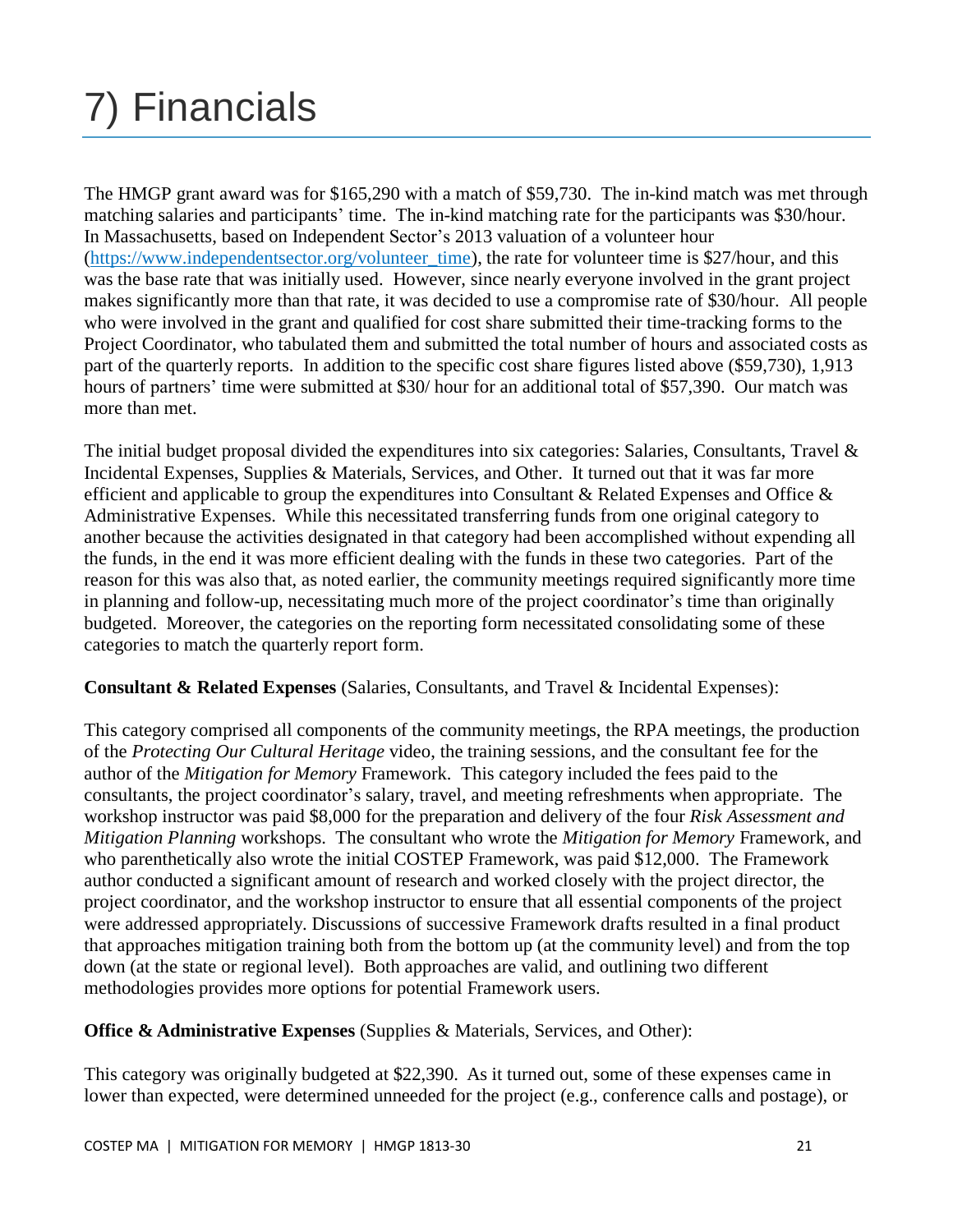were actually grouped under Consultant & Related Expenses (e.g., the video) because they involved working with a consultant (e.g., a videographer). Among the items included in this category were the design and publication of the COSTEP MA brochure and emergency response wallet card, both a tabletop and a free-standing COSTEP MA banner, business cards for key COSTEP MA personnel, general office supplies such as folders and other materials distributed at the meetings, and rental of the Harwich Community Center for one of the workshops. As a consequence, this category totaled \$7,601.20. Even though the original budget was prepared with due diligence, budget realignment was necessary to reflect modifications in the proposed work plan. In future proposals, budgeting for this category should be rethought. Most of these items were distributed to participants at the workshops and at the community and RPA meetings. COSTEP MA had an exhibition booth at the New England Museum Association annual meeting in Cambridge, MA, on November 19–21, 2014. The banner was displayed at the booth and the other materials were made available to all attendees. It was a great opportunity to disseminate information about the project. The collateral materials were also distributed at other venues that included: a presentation at the one-year anniversary of Hurricane Sandy at the Archives Round Table of Metropolitan New York City (October 7, 2013), a session at the Preservation Massachusetts conference in Lexington, MA (October 18, 2013), a presentation to the New England Cemetery Association (December 3, 2014), and a presentation to the CERT leaders in MEMA Region 2 (December 11, 2014).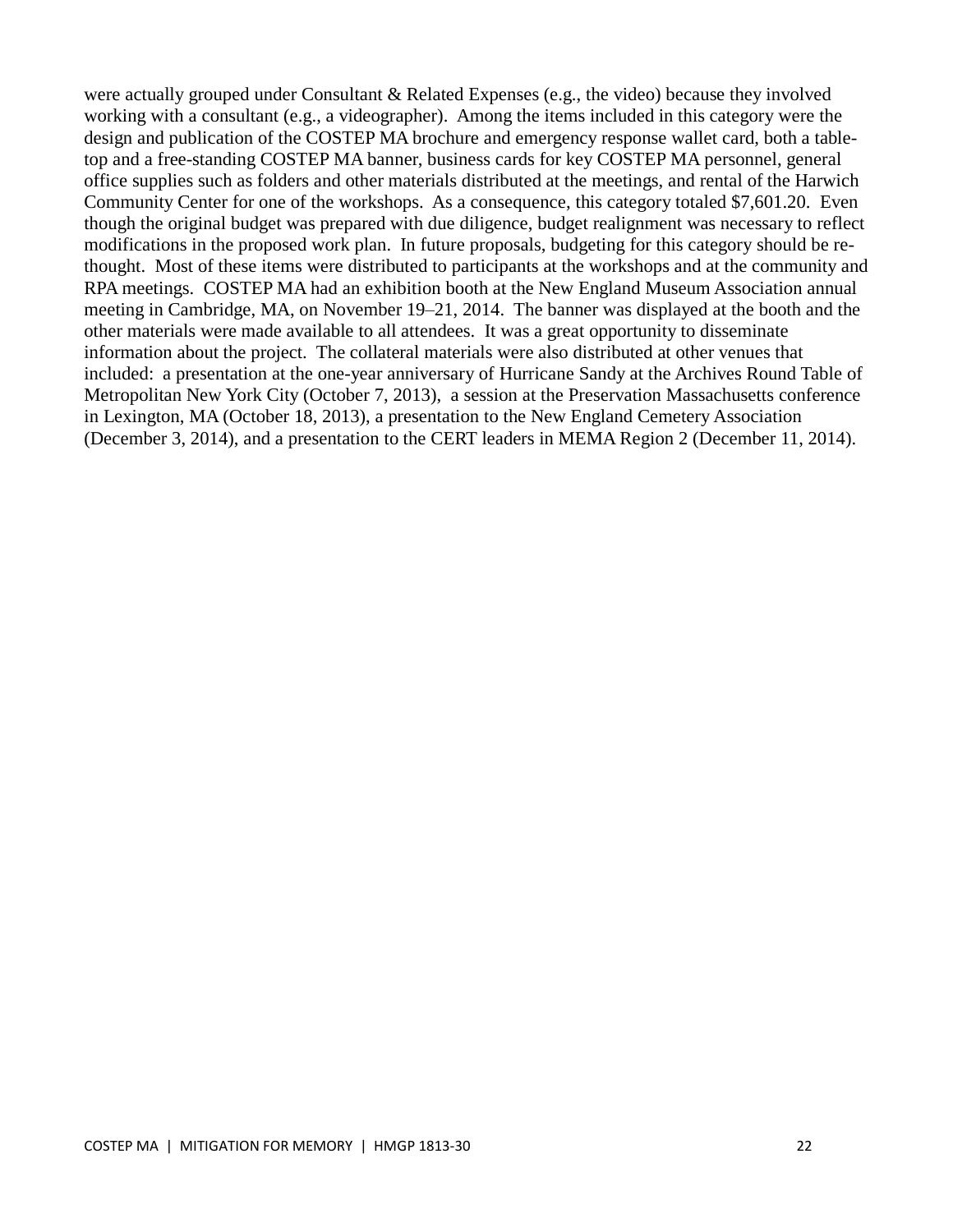## 8) Conclusions

The need for a program like COSTEP MA is evident. A persistent theme in the conversations held across the Commonwealth during the community meetings and the trainings was the realization by the emergency management community that there had been, until that point, a knowledge gap regarding the significant cultural resources within their respective communities held in trust by the caretakers of these resources. At the same time, those caretakers were frequently unaware of the assets available to them in the event of a crisis and were largely unprepared and untrained as to how to mitigate hazards and how to build resilience into their organizations to better weather whatever incident might occur. While the utilization of the resources provided under the auspices of the HMGP grant acted as a catalyst for the goals of COSTEP MA, this project has shown that *Mitigation for Memory* has a life of its own and will continue to progress beyond the time frame of this grant. In almost every instance, volunteers have stepped forward to sustain, perpetuate, and advance the premise of COSTEP MA and continue to build upon a strong foundation. Additional community meetings are in development for 2015, several towns contacted during the grant period have follow-up meetings pending to firmly establish the COSTEP MA meeting agenda in their towns, and training opportunities continue to be developed. As COSTEP MA reaches more and more likely participants, it continues to gain momentum and evolve into a more effective organization committed to serving the cultural and emergency management communities in Massachusetts.